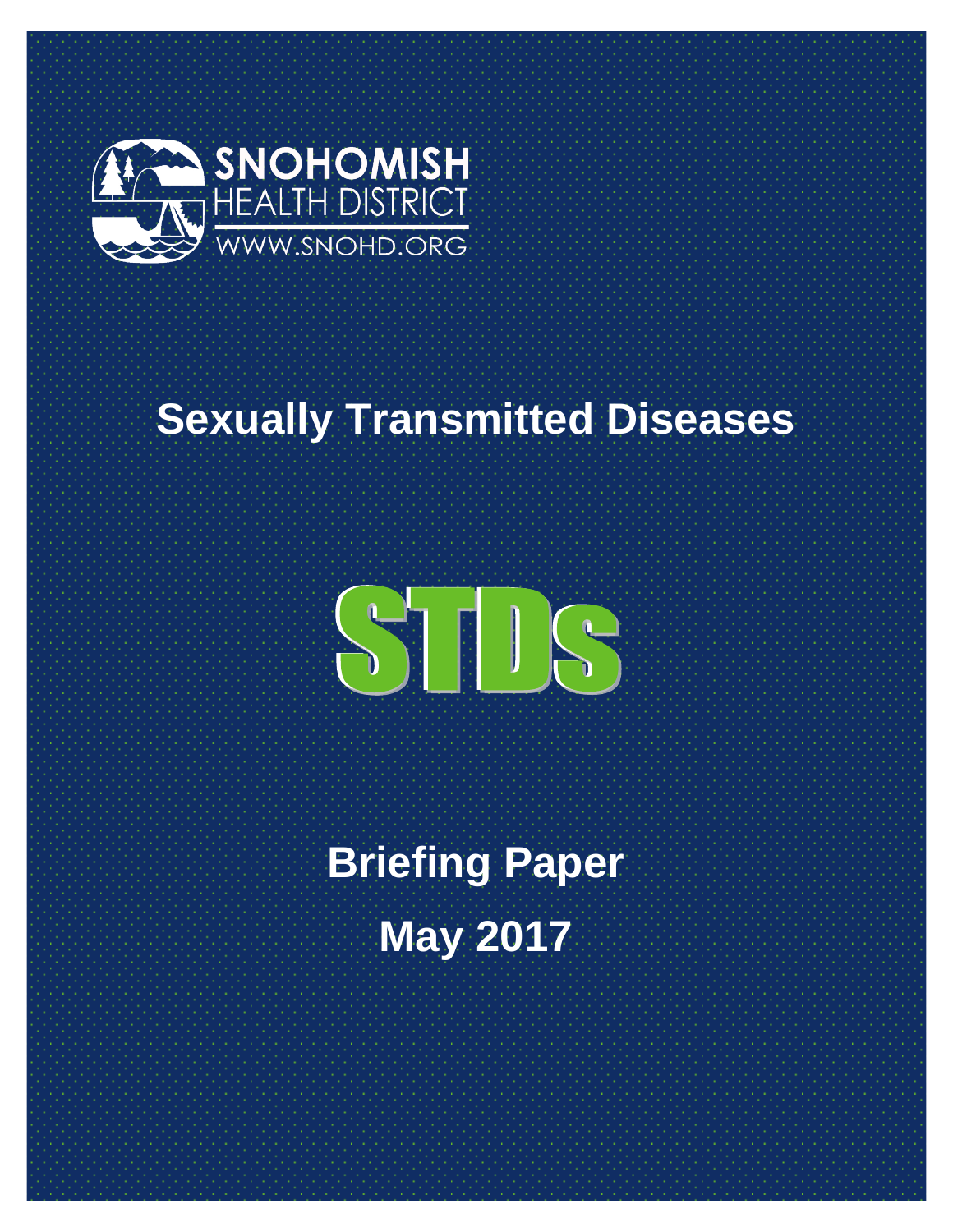## **Authors and Contributors**

#### **Author**

Patricia Yepassis-Zembrou, MD, MPH Program Manager Communicable Disease Prevention Services Division Snohomish Health District 3020 Rucker Avenue Suite 202 Everett, WA 98201

425-339-5278 [pyzembrou@snohd.org](mailto:pyzembrou@snohd.org)

#### **Data Analysis**

Hollianne Bruce, MPH – Epidemiologist II, Communicable Disease Gabrielle Fraley, MPH – Epidemiologist I, Healthy Communities and Assessment Patricia Yepassis-Zembrou, MD, MPH – Program Manager Communicable Disease

#### **Reviewers/Contributors**

Gary Goldbaum, MD, MPH – Health Officer Jefferson Ketchel, MA RS – Interim Administrator Nancy Furness, BSN, MS – Prevention Services Director Carrie McLachlan, MPA – Community Assessment & Planning Manager Heather Thomas, MPA – Public & Government Affairs Manager

## **Acknowledgement**

#### **STD/HIV Staff and Consultant**

Jordan Bower, BS – Disease Intervention Specialist Lisa Roberts, Disease Intervention Specialist Sarah Brewster, BS – Disease Intervention Specialist David Bayless, Disease Intervention Specialist

Brielle Pearce, MS, MPH – Supervisor Communicable Disease

Taylor Johnsonbaugh, MNM – STD/HIV Field Consultant, WA State Department of Health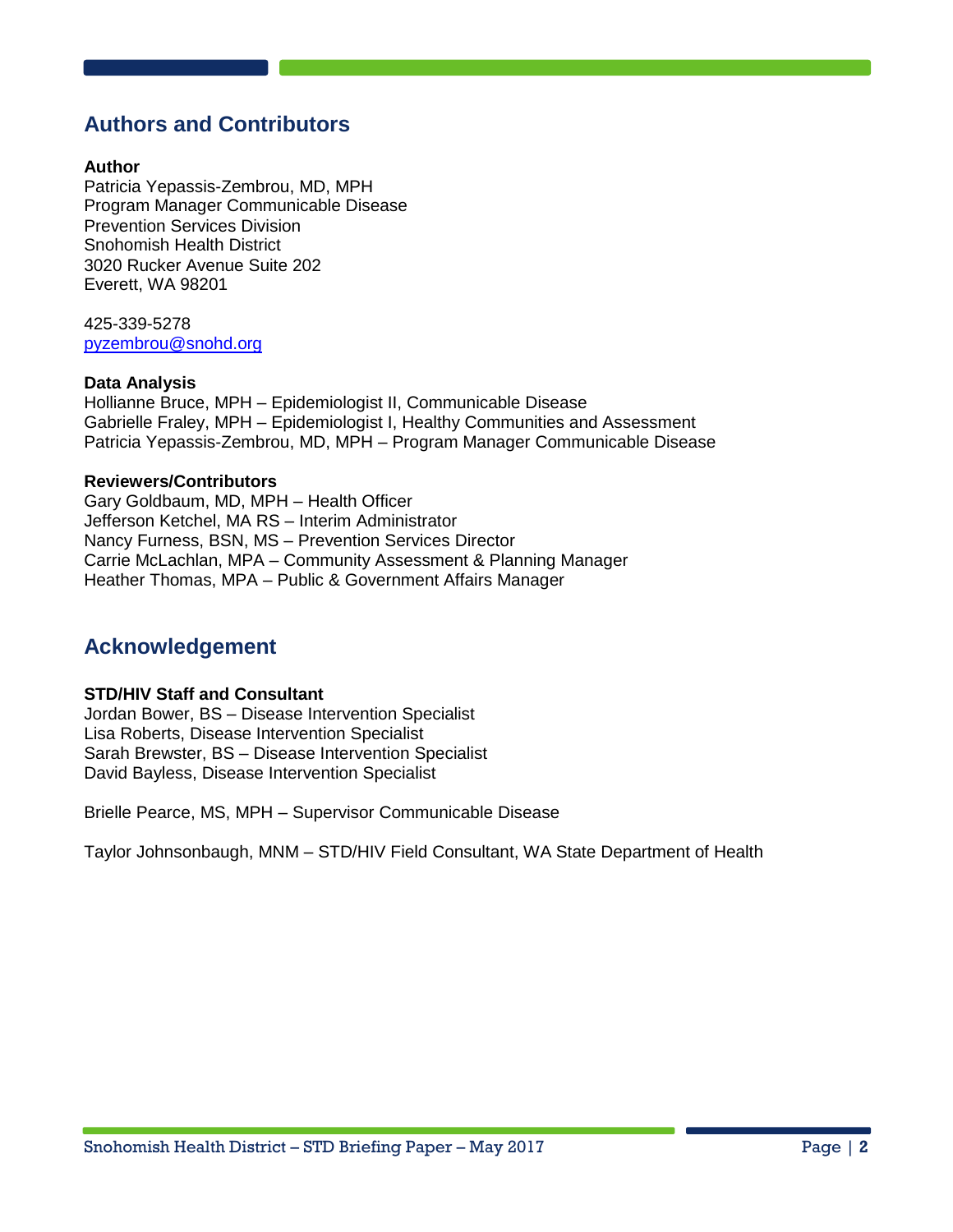# **Table of Contents**

| 2. Sexually Transmitted Diseases in Snohomish County Cities by Year, 2011-2016 16          |  |
|--------------------------------------------------------------------------------------------|--|
|                                                                                            |  |
| 4. Directory of Sexually Transmitted Diseases (STD) Diagnostic and Treatment Facilities in |  |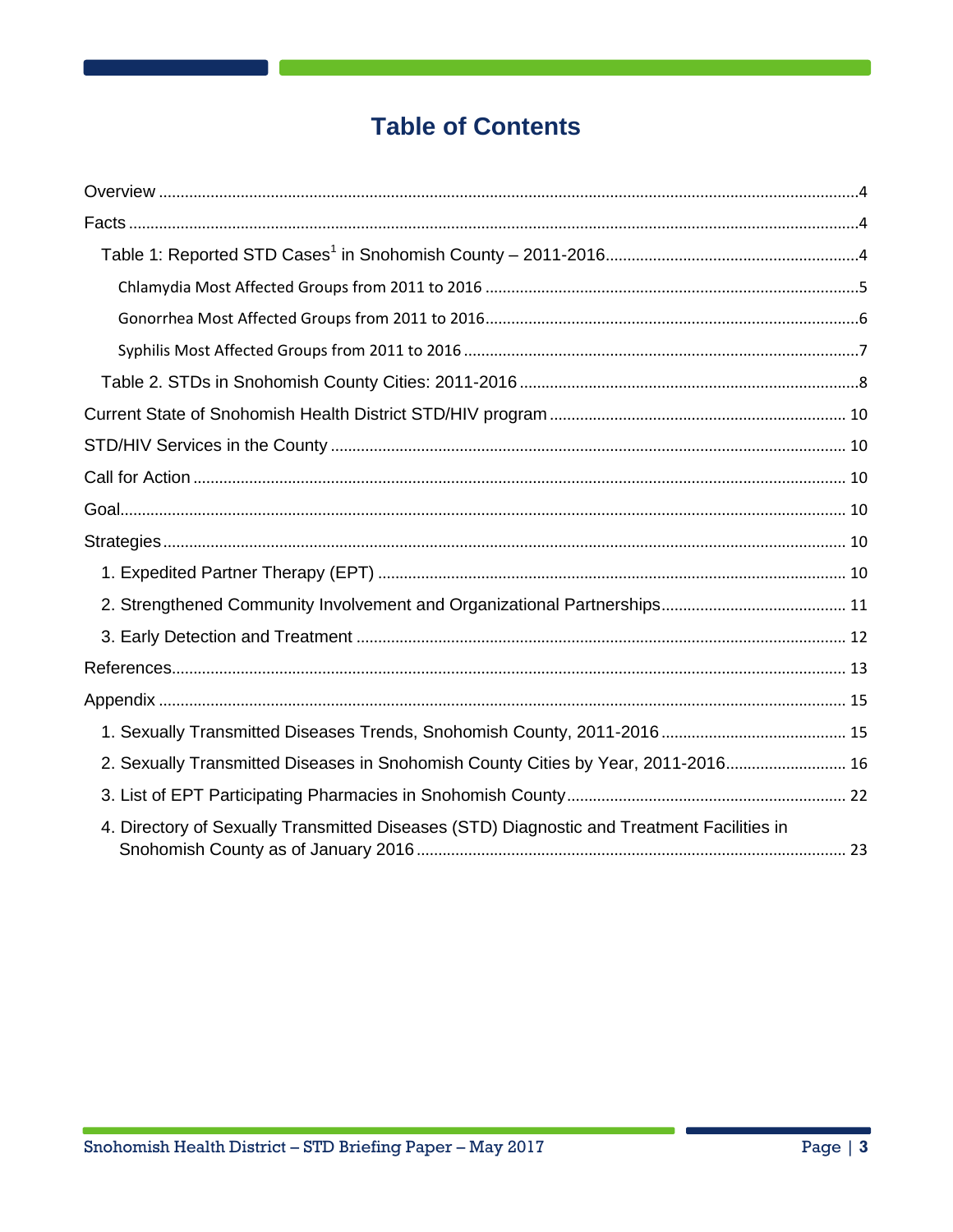## **SEXUALLY TRANSMITTED DISEASES BRIEFING**

## <span id="page-3-0"></span>**Overview**

Sexually Transmitted Diseases (STDs) are acquired during unprotected sex with an infected partner. The majority of STDs either do not produce any symptoms, or they produce symptoms so mild that they are unnoticed.

Sexually Transmitted Diseases (STDs) have been on the rise in Snohomish County as well as in the state and nation. Three of the notifiable STDs are examined in this briefing: Chlamydia, Gonorrhea and Syphilis, from 2011 to 2016. Data for 2016 are preliminary.

## <span id="page-3-1"></span>**Facts**

Reported cases of STD have increased 60% from 2011 to 2016, 1987 to 3179 cases respectively.

## <span id="page-3-2"></span>**Table 1: Reported STD Cases<sup>1</sup> in Snohomish County – 2011-2016**

| <b>Reported</b>               |      |      | Year |      |      |      |
|-------------------------------|------|------|------|------|------|------|
| <b>Disease</b>                | 2011 | 2012 | 2013 | 2014 | 2015 | 2016 |
| Chlamydia                     | 1762 | 1870 | 1883 | 2012 | 2202 | 2475 |
| Gonorrhea                     | 173  | 163  | 252  | 402  | 501  | 594  |
| $S$ yphilis <sup>2</sup>      | 52   | 47   | 36   | 69   | 52   | 110  |
| Syphilis, early & late latent | 36   | 35   | 23   | 42   | 27   | 63   |
| Syphilis, primary & secondary | 16   | 12   | 13   | 27   | 25   | 47   |
| <b>Grand Total</b>            | 1987 | 2080 | 2171 | 2483 | 2755 | 3179 |

<sup>1</sup> Underreported; <sup>2</sup> Included all reported cases of early latent, late latent, primary and secondary syphilis.

#### **From 2011 to 2016:**

- $\triangleright$  Chlamydia reported cases have increased 40%
- Gonorrhea reported cases have increased 243%
- $\triangleright$  Syphilis reported cases have increased 112%
	- o Primary and secondary syphilis cases have increased 194%.

When applied to the population, the rates of these STDs are alarming:

- Chlamydia rates went from 245.7 in 2011 to 326.7 per 100,000 persons in 2016: 33% increase
- Gonorrhea rates soared from 22.5 in 2012 to 78.4 per 100,000 persons in 2016: 248% increase
- Syphilis primary and secondary rates rose from 1.7 in 2012 to 6.2 per 100,000 persons in 2016: 265% increase.

Primary and secondary syphilis (Syphilis P/S) rates are usually reported, due to their public health significance; they reflect symptomatic disease and represent new infections, indicative of recent transmission. Early and late latent syphilis are hidden stage of syphilis with no symptoms. Infections occurred within the past 12 months for early latent and more than 12 months ago for late latent syphilis. Latent syphilis can last for years.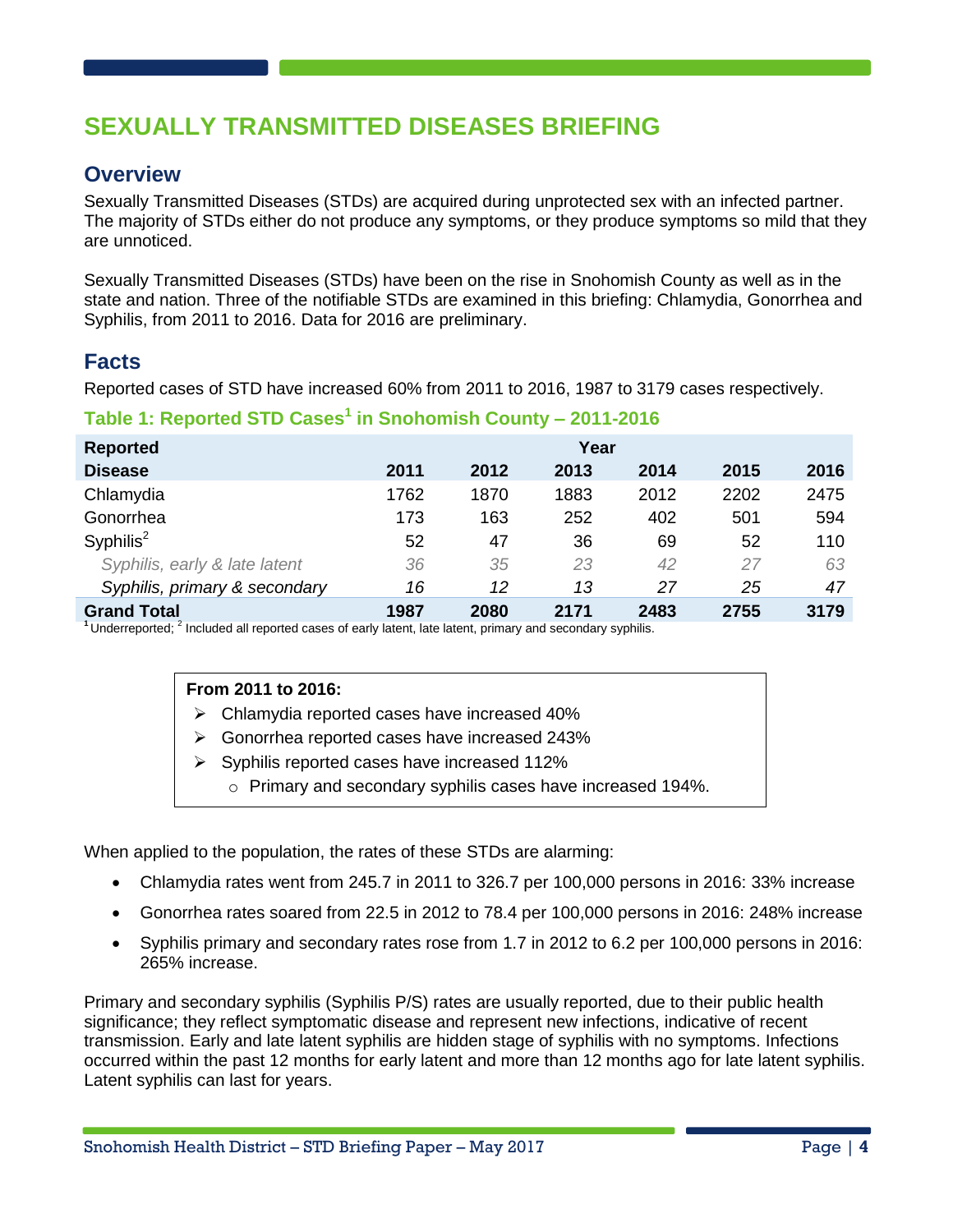| Chlamydia Most Affected Groups from 2011 to 2016                                                                                                                                                                                                                                             |  |  |  |  |  |  |
|----------------------------------------------------------------------------------------------------------------------------------------------------------------------------------------------------------------------------------------------------------------------------------------------|--|--|--|--|--|--|
| Chlamydia:                                                                                                                                                                                                                                                                                   |  |  |  |  |  |  |
| Female predominantly: infection rates double or triple male's rates<br>378.9 vs.138.9 per 100,000 in 2012 and<br>$\circ$<br>436 vs. 217.7 per 100,000 in 2016.<br>$\circ$                                                                                                                    |  |  |  |  |  |  |
| Younger female 15-24 years old; accounted for 2 in 3 female cases<br>Skyrocketed rates: 2062.3 to 2376.8 per 100,000 in 2011 and 2016<br>$\circ$                                                                                                                                             |  |  |  |  |  |  |
| 15-19 years old: 28% of all female cases<br>Extembar 2016 2014 November 18, 2014 And 2016                                                                                                                                                                                                    |  |  |  |  |  |  |
| 20-24 years old: 40% of all female cases<br>* Rates: 2307.9 to 2800.1 per 100,000 in 2011 and 2016                                                                                                                                                                                           |  |  |  |  |  |  |
| Cases were also reported among female younger than 14 years old.                                                                                                                                                                                                                             |  |  |  |  |  |  |
| Young adult female 25-34 years old; 1/4 of all female cases<br>$\circ$ 537 in 2011 to 850.1 per 100,000 in 2016.                                                                                                                                                                             |  |  |  |  |  |  |
| Younger male 15-24 years old; half of all male cases<br>83% of all male<br>522.4 in 2011 to 729.4 per 100,000 in 2016.<br>$\circ$<br>infections among<br>Young adult male 25-34 years old; 2/5 of all male cases<br>15-34 years old<br>331.9 in 2012 to 584.3 per 100,000 in 2016<br>$\circ$ |  |  |  |  |  |  |
| 15-19 years old: 14% of all male cases<br>❖ Rates: 335.7 to 454.5 per 100,000 in 2011 and 2016                                                                                                                                                                                               |  |  |  |  |  |  |
| 20-24 years old: 34% of all male cases<br>❖ Rates: 725.5 to 994.1 per 100,000 in 2011 and 2016                                                                                                                                                                                               |  |  |  |  |  |  |
| Black or African American, 7% of all cases and representing less than 3% of the population<br>Rates: 356.7 to 685.4 per 100,000 in 2012 and 2016<br>$\circ$                                                                                                                                  |  |  |  |  |  |  |
| Native Hawaiian or Other Pacific Islander, 2% of cases but a half percent of the population<br>Rates: 468.4 to 869.2 per 100,000 in 2013 and 2016<br>$\circ$                                                                                                                                 |  |  |  |  |  |  |
| American Indian or Alaska Native, 3% of all cases, but less than 2% of the population                                                                                                                                                                                                        |  |  |  |  |  |  |
| Hispanic or Latino, 15% of all cases, but shy of 10% of the population                                                                                                                                                                                                                       |  |  |  |  |  |  |

o Rates: 273 to 424.6 per 100,000 in 2011 and 2016.

**Contract** - 1 ÷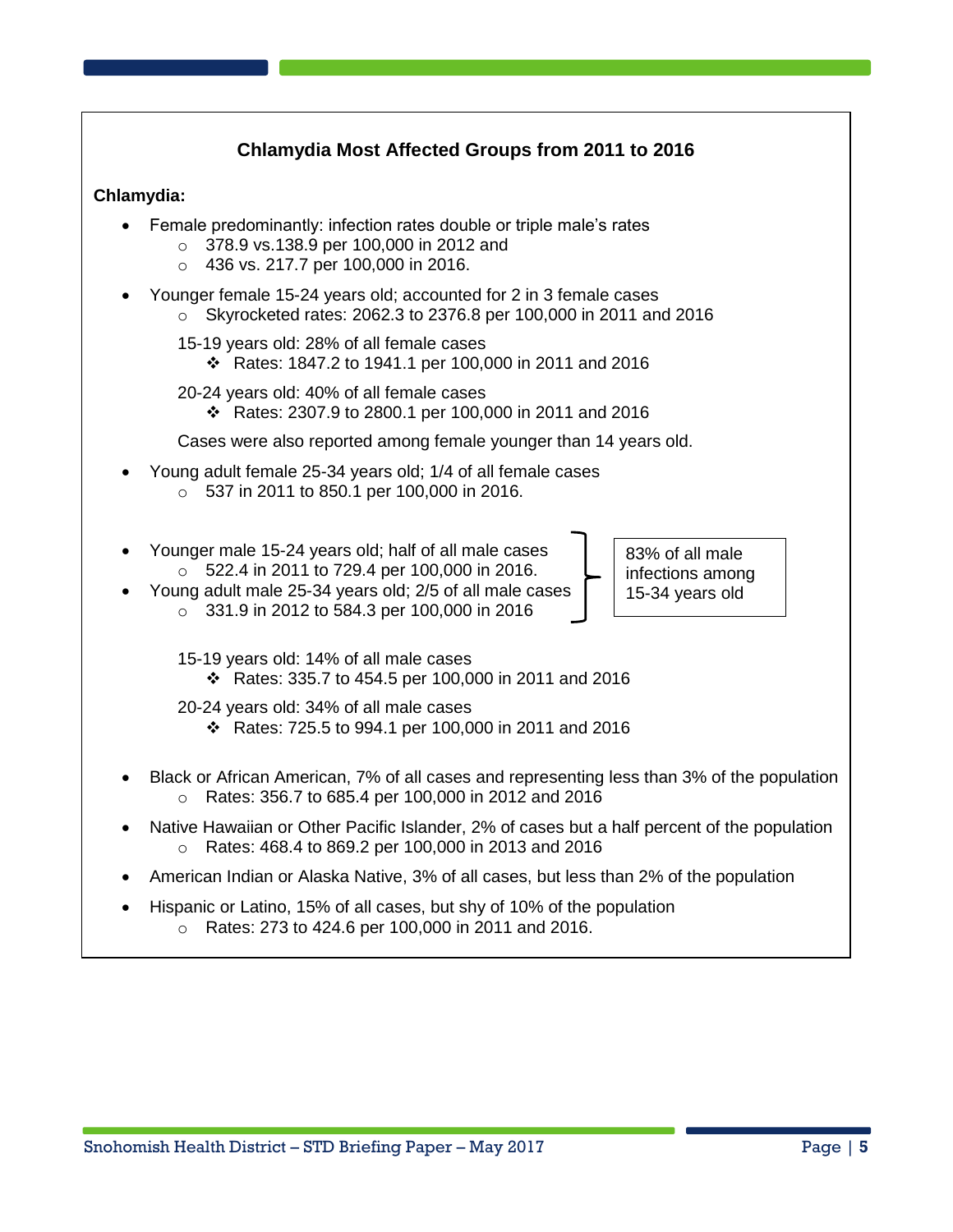## **Gonorrhea Most Affected Groups from 2011 to 2016**

#### **Gonorrhea:**

- Male predominantly: infection rates higher than female's rates.
	- o 28.1 vs.20.1 per 100,000 in 2011 and
	- o 96.4 vs. 60.1 per 100,000 in 2016.
- Young adult male 25-34 years old; 42% of all male cases  $\circ$  Rates from 63.7 in 2012 to 315.3 per 100,000 in 2016: 395% increase
- Younger male aged 15-24
	- o 59.6 in 2011 to 187.1 per 100,000 in 2016: 214% increase
	- 15-19 years old: 7% of all male cases Rates: 31.6 to 128.6 per 100,000 in 2011 and 2016
	- 20-24 years old: 22% of all male cases Rates: 90.1 to 243.4 per 100,000 in 2011 and 2016
- Adult male 35-44 years old
	- o 34.2 in 2011 to 105.1 per 100,000 in 2016: 207% increase
- Younger female 15-24 years of age, about half of all female cases o Rates 87.5 in 2012 to 200.3 per 100,000 in 2016: 129% increase
	- 15-19 years old: 18% of all female cases
		- Rates: 76.1 to 164.8 per 100,000 in 2011 and 2016
	- 20-24 years old: 29% of all female cases Rates: 130.1 to 221.5 per 100,000 in 2011 and 2016
- Young adult female 25-34 years old; 35% of all female cases o 41.2 in 2011 to 170.4 per 100,000 in 2016; 314% increase
- Adult female 35-44 years old;
	- $\circ$  5.9 in 2011 to 65.9 per 100,000 in 2016; 1017% increase
- Black or African American, 12% of all cases with a rate of 292.5 per 100,000 in 2015
- Native Hawaiian or Other Pacific Islander,1% of all cases; rate of 235 per 100,000 in 2016
- American Indian or Alaska Native, 2% of all cases; rate of 124.2 per 100,000 in 2016
- Hispanic or Latino; 10% of all cases with a rate of 85.9 per 100,000 in 2015.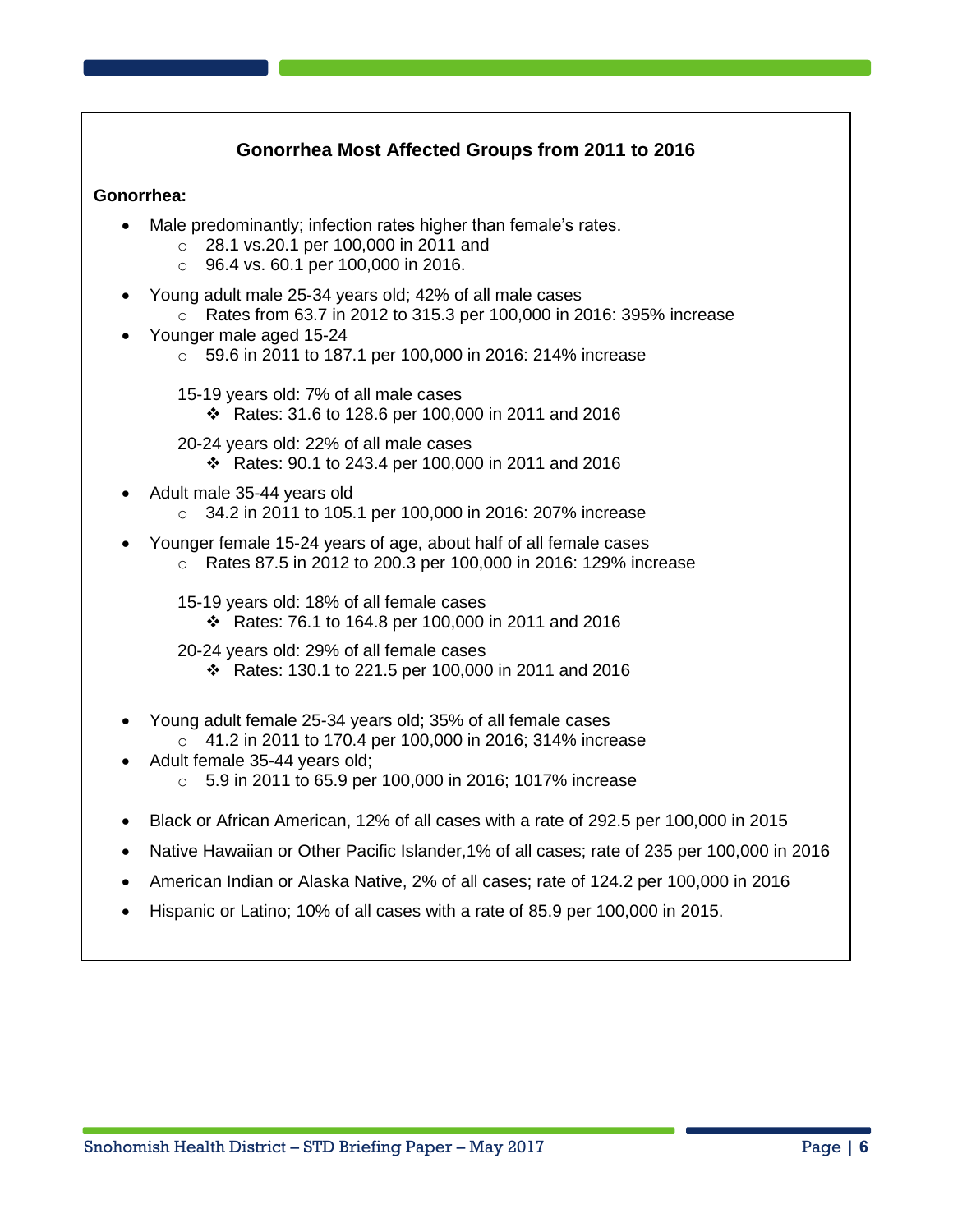

o Rates 7.4 in 2012 to 20.3 per 100,000 in 2016: 174% increase.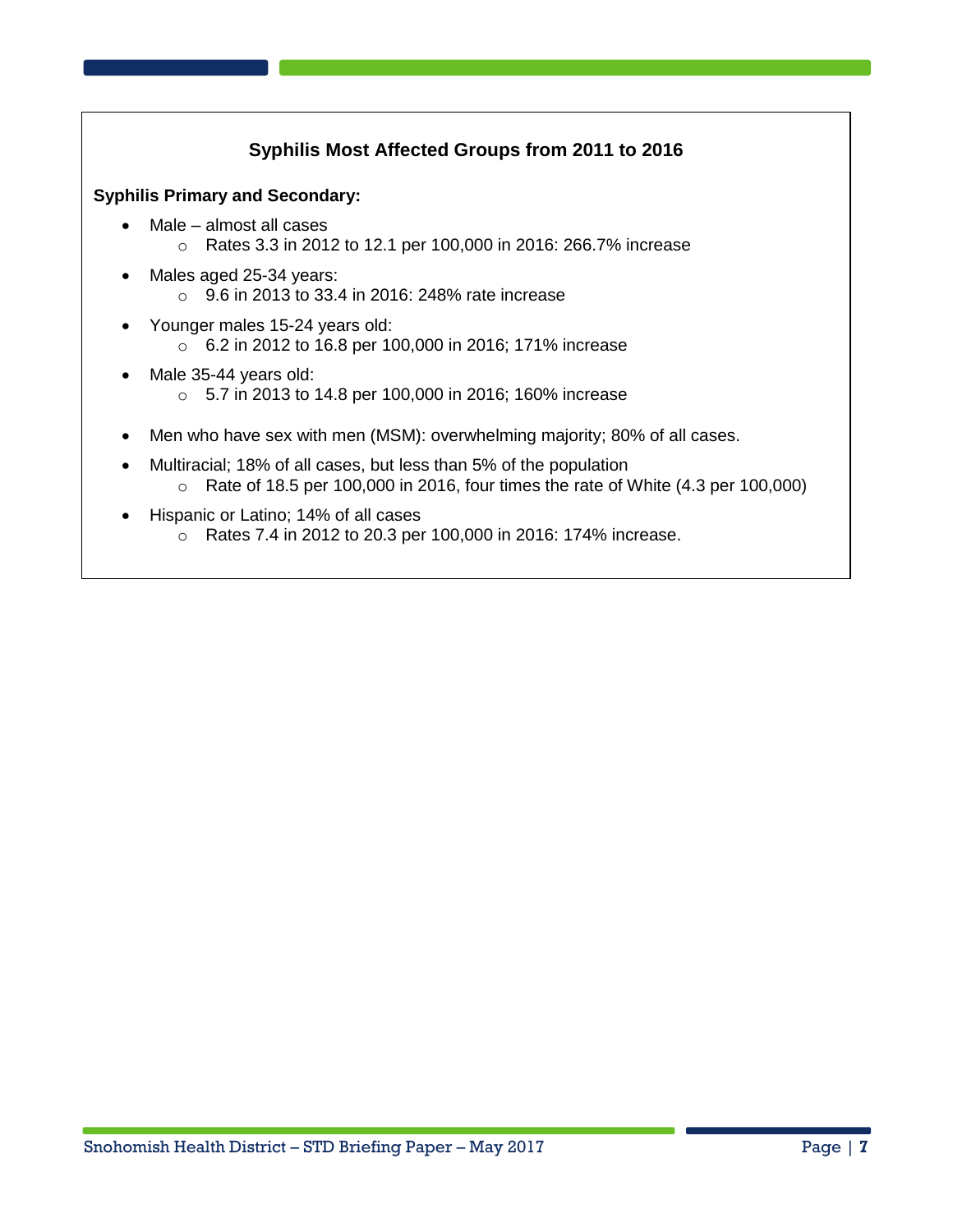## <span id="page-7-0"></span>**Table 2. STDs in Snohomish County Cities: 2011-2016**

|                          | <b>Chlamydia</b> | <b>Gonorrhea</b>         | <b>Syphilis</b> | <b>All 3 STDs</b> |
|--------------------------|------------------|--------------------------|-----------------|-------------------|
| Arlington <sup>3</sup>   | 624              | 89                       | 18              | 731               |
| Bothell <sup>4</sup>     | 784              | 114                      | 30              | 928               |
| <b>Brier</b>             | 64               | 8                        | < 5             | 74                |
| Darrington <sup>3</sup>  | 33               | 8                        | --              | 41                |
| Edmonds                  | 650              | 94                       | 29              | 773               |
| Everett                  | 3644             | 750                      | 140             | 4534              |
| <b>Gold Bar</b>          | 70               | $5$                      | --              | 73                |
| <b>Granite Falls</b>     | 150              | 27                       | $5$             | 181               |
| Index                    | < 5              | < 5                      | --              | $\leq 5$          |
| <b>Lake Stevens</b>      | 691              | 117                      | 8               | 816               |
| Lynnwood                 | 1672             | 309                      | 70              | 2051              |
| Marysville <sup>3</sup>  | 1428             | 230                      | 19              | 1677              |
| <b>Mill Creek</b>        | 230              | 39                       | 8               | 277               |
| Monroe                   | 405              | 46                       | 5               | 456               |
| <b>Mountlake Terrace</b> | 391              | 57                       | 5               | 453               |
| <b>Mukilteo</b>          | 262              | 38                       | 9               | 309               |
| North Lakewood           | < 5              | $-$                      | $-$             | $5$               |
| Silvana                  | 6                | $\overline{\phantom{m}}$ | --              | 6                 |
| Snohomish                | 653              | 83                       | 15              | 751               |
| Stanwood <sup>3</sup>    | 251              | 45                       | $5$             | 297               |
| <b>Startup</b>           | $5$              | $-$                      | --              | $5$               |
| Sultan                   | 115              | 13                       |                 | 128               |
| Woodinville <sup>4</sup> | 39               | 6                        | $5$             | 47                |
| Woodway                  | 5                | --                       | --              | 5                 |

 $3$  Include Indian tribes.  $4$  Snohomish County only. <5: Number of reported cases were less than 5. --: No reported cases.

## **Leading STD Reporting Facilities in Snohomish County; 2011-2016**

- 1. Private physicians/HMO (44%) 6. STD clinic (2%)
- 
- 
- 4. Federally Qualified Healthcare Centers (9%) 9. Women's clinic (1%)
- 
- 
- 2. Family Planning (21%) 7. Correctional facility (2%)
- 3. Hospitals (ER, Urgent care) (13%) 8. HIV Care Clinic & Testing sites (1%)
	-
- 5. Prenatal (6%) 10.Indian Health Service (1%)

Other reporting facilities: Military, School-based clinics, Laboratories, and Drug treatment.

The Snohomish Health District Surveillance relies on community providers and testing facilities throughout the county to accurately report on STD status and monitor STD trends.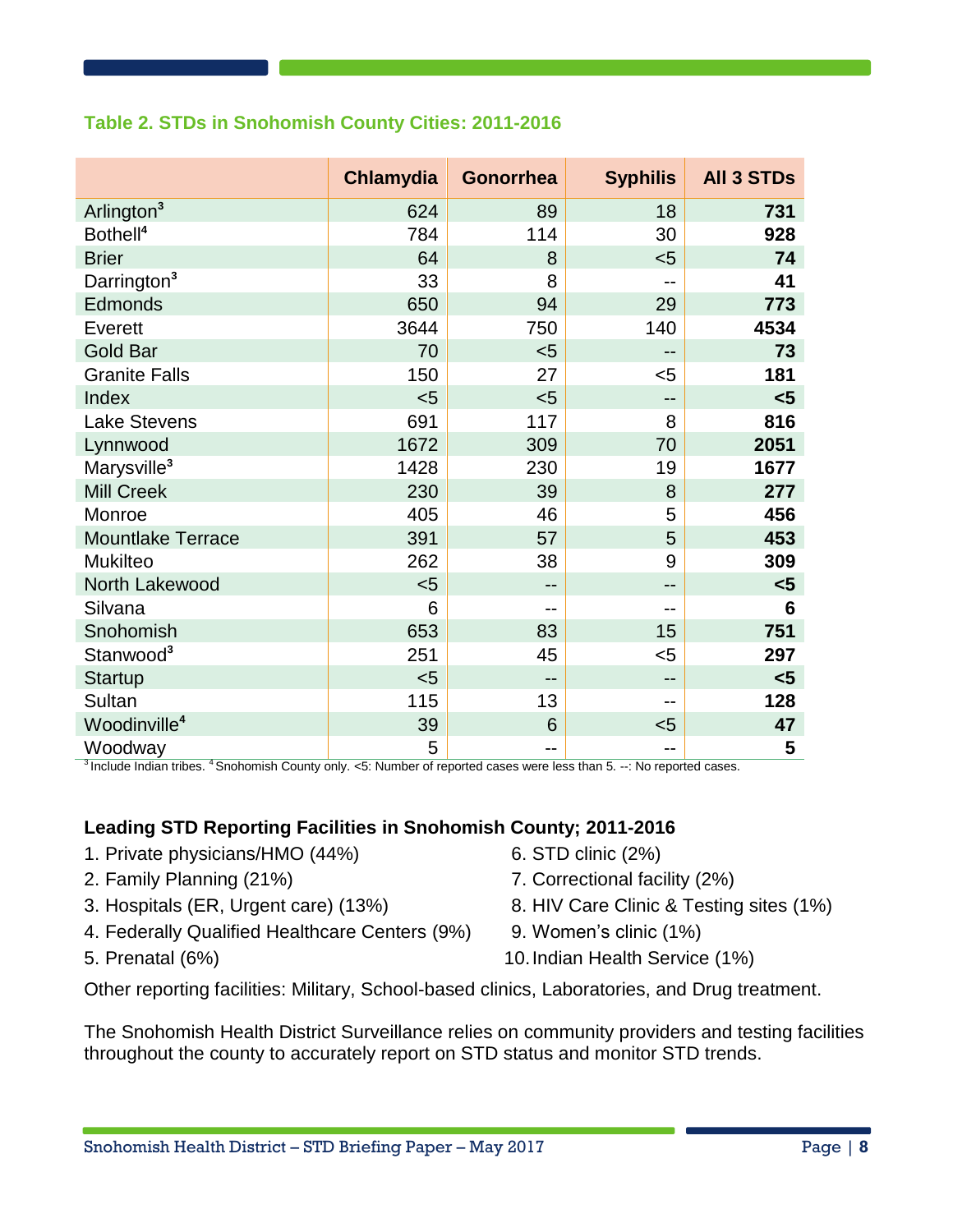### **Figure 1. Reported STD Cases Among Snohomish County Residents in Correctional Facilities, 2011-2016**



#### **Impact of STDs**

Left untreated or maltreated, STDs lead to reinfection, further transmission among sexual partners, significant complications, and facilitation of HIV transmission.

Syphilis untreated in pregnant women can lead to infection of the fetus, congenital syphilis and neonatal infection causing both physical and developmental disabilities, preterm birth, stillbirth or death of the infant.

Complications of Chlamydia and Gonorrhea infections in women include pelvic inflammatory disease (10-20%); chronic pelvic pain (18%); ectopic pregnancy (9%), infertility; miscarriage; congenital and neonatal infection – and in men urethritis; epididymitis; urethral scarring; proctitis.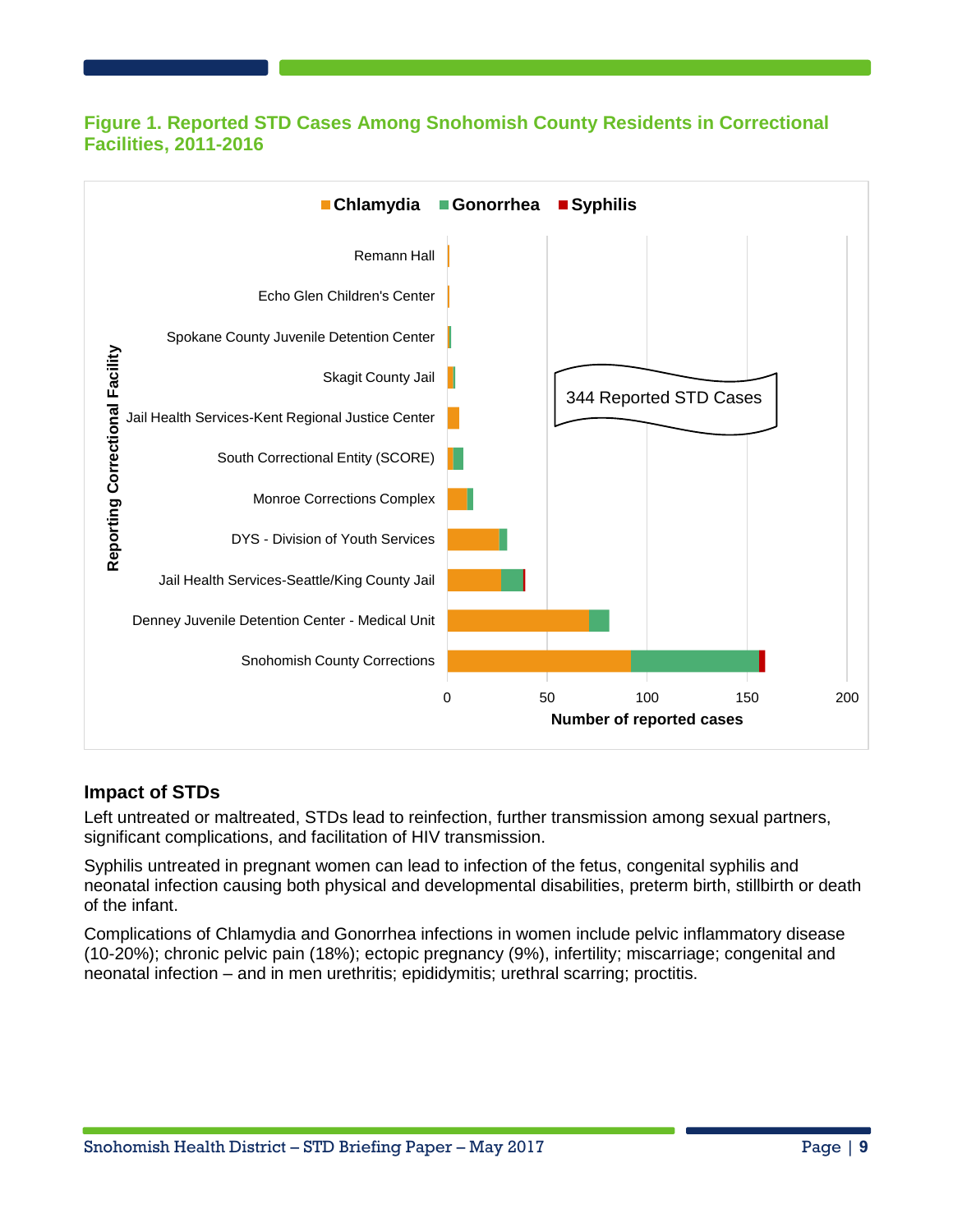## <span id="page-9-0"></span>**Current State of Snohomish Health District STD/HIV program**

Four disease intervention specialists (DIS) serve the 757,600 county population needs for STD/HIV investigations and provide limited STD/HIV services to certain groups of the population.

## <span id="page-9-1"></span>**STD/HIV Services in the County**

Snohomish County is one of the 22 counties in Washington State that provide STD diagnostic and treatment. As of January 2016, fourteen facilities, excluding the Snohomish Health District, offer STD services to the public: 3 Planned Parenthood of Western Washington, 5 Community Health Centers of Snohomish County, Immediate Clinic- Everett Urgent Care, Lake Serene, Providence Everett Healthcare Clinic, and 3 Sea Mar Community Health Centers. The list of these facilities are in the Appendix 4. With its 15 STD facilities, the Snohomish County ranked third after Yakima (16 facilities) and King (40 facilities) counties.

## <span id="page-9-2"></span>**Call for Action**

A collaborative action with community partners and neighboring local health departments is needed to address the upsurge of sexually transmitted diseases in the county.

## <span id="page-9-3"></span>**Goal**

Reduce the incidence of sexually transmitted diseases in Snohomish County.

## <span id="page-9-4"></span>**Strategies**

Best practices and evidence-based strategies to eliminate and prevent STD (Chlamydia, Gonorrhea, Syphilis).

#### <span id="page-9-5"></span>**1. Expedited Partner Therapy (EPT)**

Expedited Partner Therapy (EPT) is the clinical practice of treating the sex partners of patients diagnosed with chlamydia or gonorrhea by providing prescriptions or medications to the patient to take to his/her partner *without the health care provider first examining the partner.*

EPT increases partner treatment among heterosexuals and decreases rate of reinfection among persons given the patient delivered partner therapy (PDPT). Patients whose partners received EPT were 29% less likely to be reinfected than those who simply told their partners to visit the doctor.

Proven to cut down rate of gonorrhea by 50% and chlamydia by 20%, EPT is the only community-level trial to date successfully carried out in WA State among 23 local health jurisdictions, pharmacies, and providers.

Both Centers for Disease Control (CDC) and Washington State Department of Health (WA DOH) recommend EPT as a public health intervention to reduce STDs.

EPT is supported by the Washington State Board of Pharmacy, Washington State Medical Quality Assurance Commission, the American Bar Association, American Medical Association, American Academy of Pediatrics, and a number of other medical associations.

WA DOH provides free Public Health EPT packs to local health jurisdictions STD clinics and participating pharmacies.

Providers call or fax the prescriptions directly to a participating pharmacy and the patient picks it up.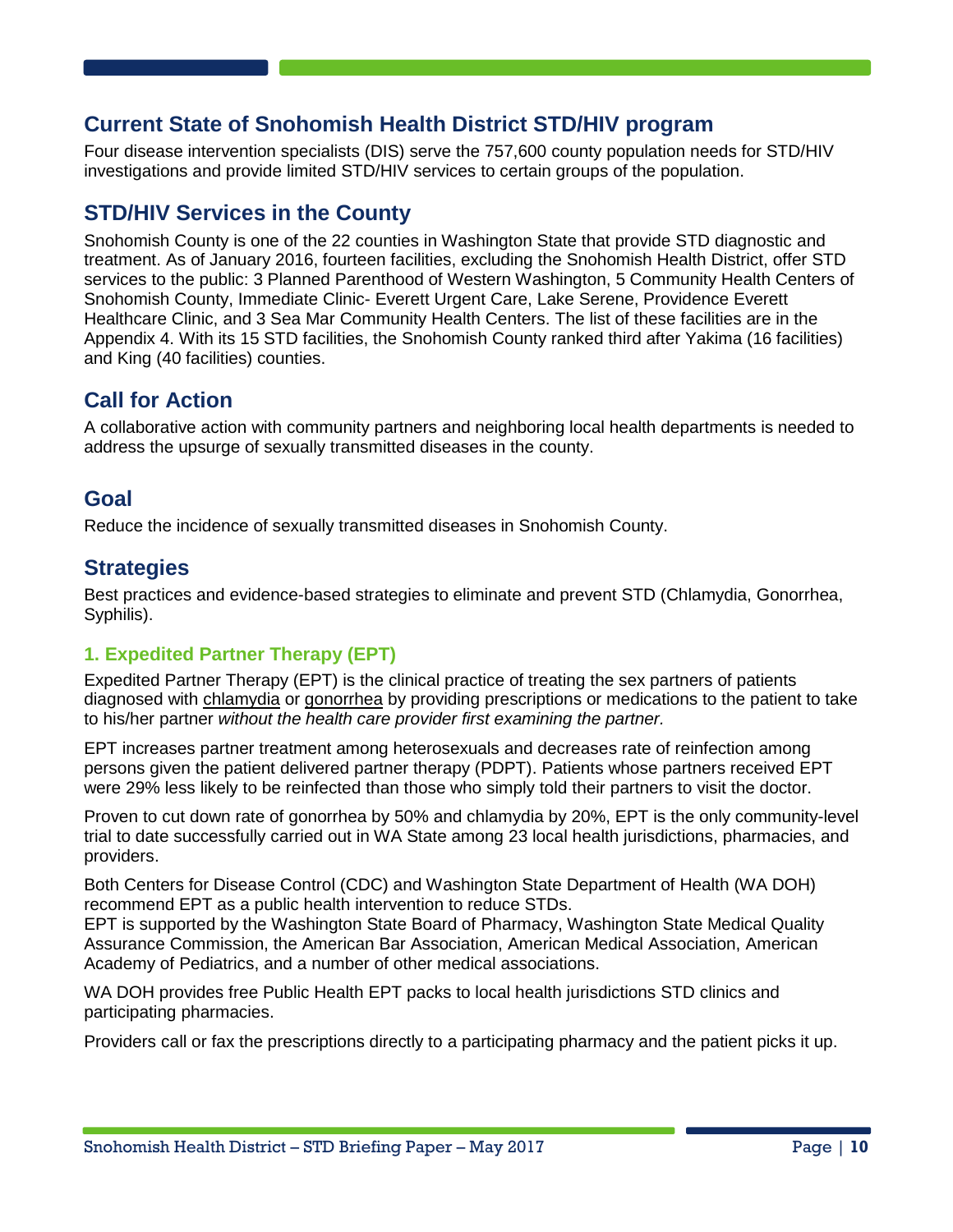#### **SHD's Current Roles:**

- Provides EPT to clients seen at The Everett clinic: In 2016, 156 EPT were delivered to patients.
- Provides EPT packs to Lake Serene Clinic, its partner clinic, in Lynnwood
- Supplies emergency EPT packs to participating pharmacies who are waiting for their shipments.
- Monitors expiration date of packs at participating pharmacies.

#### **Partners' Current Roles:**

- The Everett Clinic has implemented clinic-wide participation in EPT.
- Planned Parenthood provides EPT
- The following partners do not consistently use EPT, but some providers within their systems do:
	- o Community Health Centers SeaMar
	- o Providence Regional Medical Centers
- Rite Aid pharmacies are providing EPT.

#### **Proposed Actions:**

- SHD Disease investigators to provide outreach to community providers to use EPT in their standard practice for Chlamydia and Gonorrhea, including Department of Health guidelines, and instructions for receiving EPT supplies
- SHD Health Officer to provide outreach to community providers regarding concerns over treatment a client not being seen in the clinic; provide legal opinions in WA State that support EPT prescriptions without seeing the client
- Expand pharmacies participation in EPT to include other pharmacies in the County.
- Collect data on the use of EPT in clinics.

#### <span id="page-10-0"></span>**2. Strengthened Community Involvement and Organizational Partnerships**

Cross-cutting strategies are critical in facilitating the implementation of the following intervention strategies aimed at controlling and preventing syphilis and other STD transmission:

#### **SHD's Current Roles:**

- SHD provides confidential interviews and testing (client self-collects specimens) for qualified individuals who are contacts of an STDs case and symptomatic
- SHD maintains Memorandums Of Agreement with Lake Serene Clinic, Providence Healthcare clinic and Community Health Centers to provide testing and treatment services to symptomatic individuals referred by SHD.

#### **Partners' Current Roles:**

 Lake Serene Clinic, Providence Healthcare clinic, and Community Health Centers provide testing and treatment services to symptomatic individuals referred by SHD; the clinic services are paid through vouchers provided by SHD.

#### **Proposed Actions:**

- Conduct active education and outreach efforts to private providers including training provider staff, regular visits to providers by DIS, educational seminars, and the dissemination of reports
- Train clinic staff to provide positive results to patients and provide appropriate treatment
- Identify community partners who have contact with the targeted population (e.g. schools and colleges, youth clubs, ethnic/cultural groups), educating them on the STDs outbreak and provide resources for them to share with the targeted population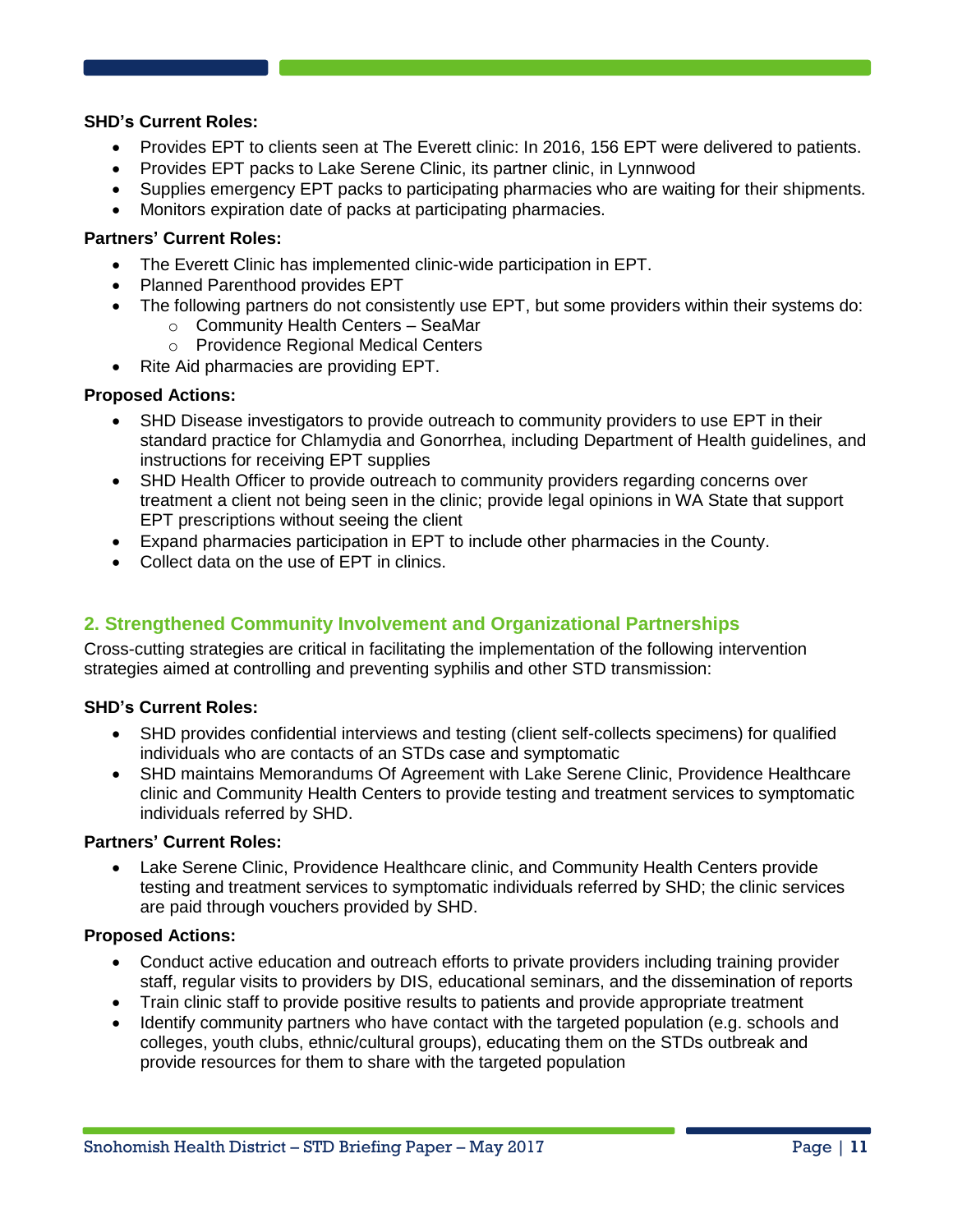- Focus education, outreach, and messaging on young people who are disproportionally affected by STDs (Chlamydia and Gonorrhea), Black, Native Hawaiian & Other Pacific Islanders, American Indians & American Native, and Hispanic who are heavily burdened by STDs.
	- $\circ$  Intravenous drug users, "emerging" or "bridge" populations (Latinas and African American women), and men who have sex with men.
- Enhance data collection on demographic and behavioral variables to understand the current epidemiology of STDs and to guide prevention efforts
- Vaccine Preventable Disease staff will work with primary care providers on facilitating HPV vaccine update.

#### <span id="page-11-0"></span>**3. Early Detection and Treatment**

Early detection and treatment include effective screening, testing, and treatment services at STD clinics, correctional facilities, and private providers; treatment of gonorrhea and chlamydia; syphilis partners.

#### **SHD's Current Roles:**

- Establishes written standards for STD case management, including minimum requirements for case investigation, completion and closure
- Establishes protocols for patient investigations, including phone interviews and field visits; performs case management audits of all Disease Intervention Specialists (DIS) staff for quality assurance and to enhance case management.

#### **Partners' Current Roles:**

- Testing patients for STDs, based upon their agency policies and practices
- Reporting positive STD results to Public Health, as a notifiable condition
- Limited partnerships to test and treat symptomatic individuals referred by SHD.

#### **Proposed Actions:**

- Providers call SHD immediately when they have a positive STD test; SHD will send a DIS over to interview the patient and identify contacts
- Assist partners in handling HIV positive results announcement and linkage to care; satisfies the new testing mandate
- Assign DIS personnel to clinic settings to improve case follow-up and overall patient treatment.
- Designate a DIS liaison to providers to enhance access to data
- Utilize SHD DIS as experts in the field of STD.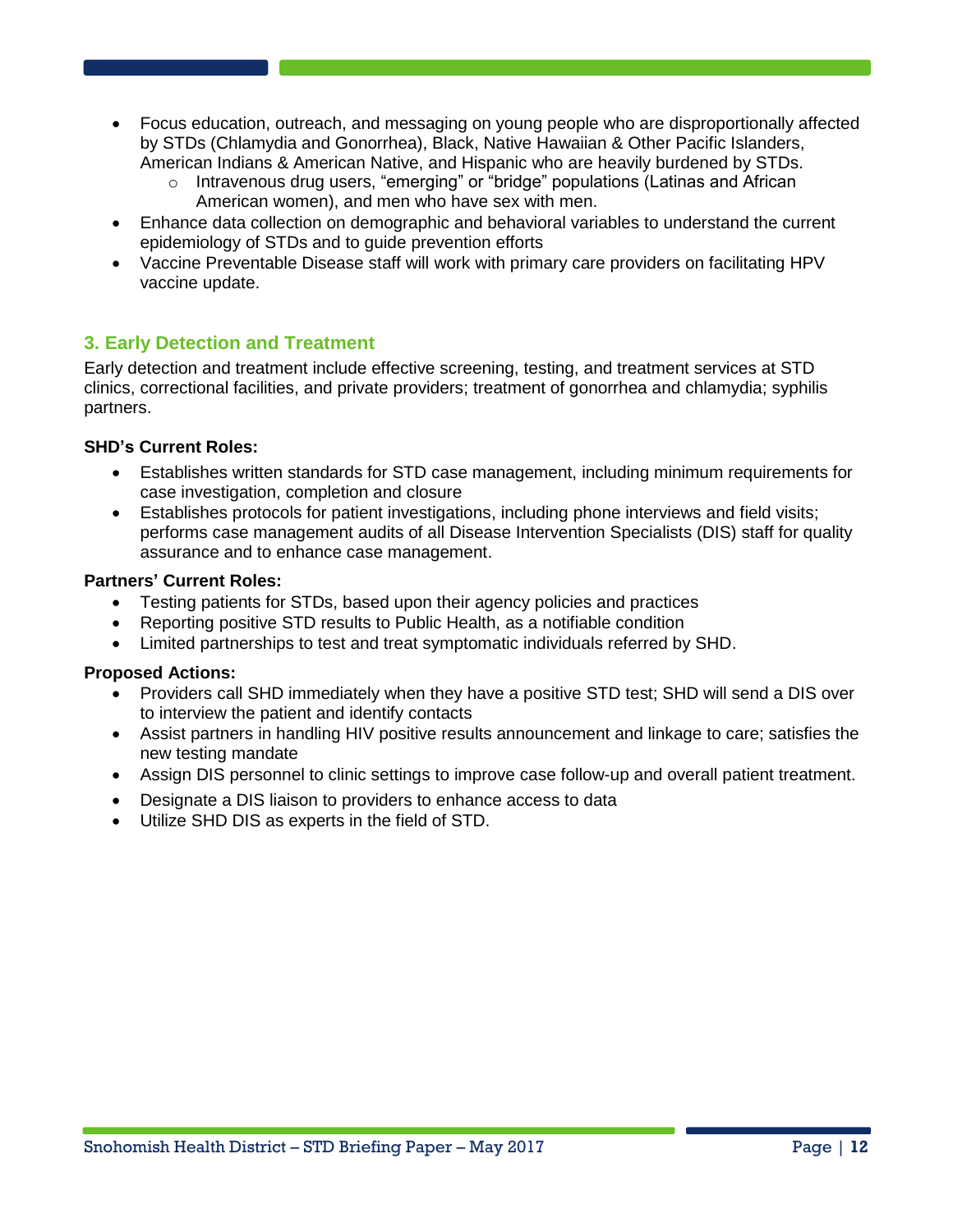## <span id="page-12-0"></span>**References**

1. Washington State Department of Health, Communicable Disease Epidemiology Office. PHIMS, 2011-2016. December 2016.

2. Centers for Disease Control and Prevention. Sexually Transmitted Disease Surveillance 2015. Atlanta: U.S. Department of Health and Human Services; 2016.

3. Division of STD Prevention, National Center for HIV/AIDS, Viral Hepatitis, STD, and TB Prevention, Centers for Disease Control and Prevention (2016). Expedited Partner Therapy. Accessed on 6 December 2016 from [https://www.cdc.gov/std/ept/.](https://www.cdc.gov/std/ept/)

4. Golden MR, Kerani RP, Stenger M, Hughes JP, Aubin M, Malinski C, et al. (2015) Uptake and Population-Level Impact of Expedited Partner Therapy (EPT) on *Chlamydia trachomatis* and *Neisseria gonorrhoeae*: The Washington State Community-Level Randomized Trial of EPT. PLoS Med 12(1): e1001777. doi:10.1371/journal.pmed.1001777. Accessed on 2 March 2017 from [http://journals.plos.org/plosmedicine/article?id=10.1371/journal.pmed.1001777.](http://journals.plos.org/plosmedicine/article?id=10.1371/journal.pmed.1001777)

5. CDC Division of STD Prevention. Expedited Partner Therapy: Helping to Reduce Sexually Transmitted Infections. STD Prevention SUCCESS STORIES (2016). Accessed 2 March 2017 from [https://www.cdc.gov/std/products/success/ept-success-story-2016.pdf.](https://www.cdc.gov/std/products/success/ept-success-story-2016.pdf)

6. Centers for Disease Control and Prevention. Expedited partner therapy in the management of sexually transmitted diseases. Atlanta, GA: US Department of Health and Human Services, 2006. Accessed on 2 March 2017 from [https://www.cdc.gov/std/treatment/EPTFinalReport2006.pdf.](https://www.cdc.gov/std/treatment/EPTFinalReport2006.pdf)

7. Washington State Department of Health. Protocol Washington State Expedited Partner Therapy Program for Gonorrhea and Chlamydial Infection Updated April 2011 (2011). Accessed on 2 March 2017 from

[http://journals.plos.org/plosmedicine/article/file?type=supplementary&id=info:doi/10.1371/journal.pmed.](http://journals.plos.org/plosmedicine/article/file?type=supplementary&id=info:doi/10.1371/journal.pmed.1001777.s001) [1001777.s001.](http://journals.plos.org/plosmedicine/article/file?type=supplementary&id=info:doi/10.1371/journal.pmed.1001777.s001)

8 Washington State Department of Health, Community and Family Health, Infectious Disease and Reproductive Health, Sexually Transmitted Disease Program. Washington State Department of Health Background and Recommendations for Incorporating Patient Delivered Partner Therapy (PDPT) by Health Care Providers (2010). Accessed on 2 March 2017 from [http://www.doh.wa.gov/portals/1/Documents/Pubs/347-600-](http://www.doh.wa.gov/portals/1/Documents/Pubs/347-600-BackgroundRecommendationsIncorporatingPatientDeliveredPartnerTherapy.pdf) [BackgroundRecommendationsIncorporatingPatientDeliveredPartnerTherapy.pdf.](http://www.doh.wa.gov/portals/1/Documents/Pubs/347-600-BackgroundRecommendationsIncorporatingPatientDeliveredPartnerTherapy.pdf)

9. Washington State Department of Health, Sexually Transmitted Disease. Pharmacies Providing EPT – Snohomish. Accessed on 2 March 2017 from [http://www.doh.wa.gov/YouandYourFamily/IllnessandDisease/SexuallyTransmittedDisease/ExpeditedP](http://www.doh.wa.gov/YouandYourFamily/IllnessandDisease/SexuallyTransmittedDisease/ExpeditedPartnerTherapy/EPTPharmacies) [artnerTherapy/EPTPharmacies.](http://www.doh.wa.gov/YouandYourFamily/IllnessandDisease/SexuallyTransmittedDisease/ExpeditedPartnerTherapy/EPTPharmacies)

10. Washington State Department of Health, Sexually Transmitted Disease. Expedited Partner Therapy – EPT. Accessed on 2 March 2017 from [http://www.doh.wa.gov/YouandYourFamily/IllnessandDisease/SexuallyTransmittedDisease/ExpeditedP](http://www.doh.wa.gov/YouandYourFamily/IllnessandDisease/SexuallyTransmittedDisease/ExpeditedPartnerTherapy) [artnerTherapy.](http://www.doh.wa.gov/YouandYourFamily/IllnessandDisease/SexuallyTransmittedDisease/ExpeditedPartnerTherapy)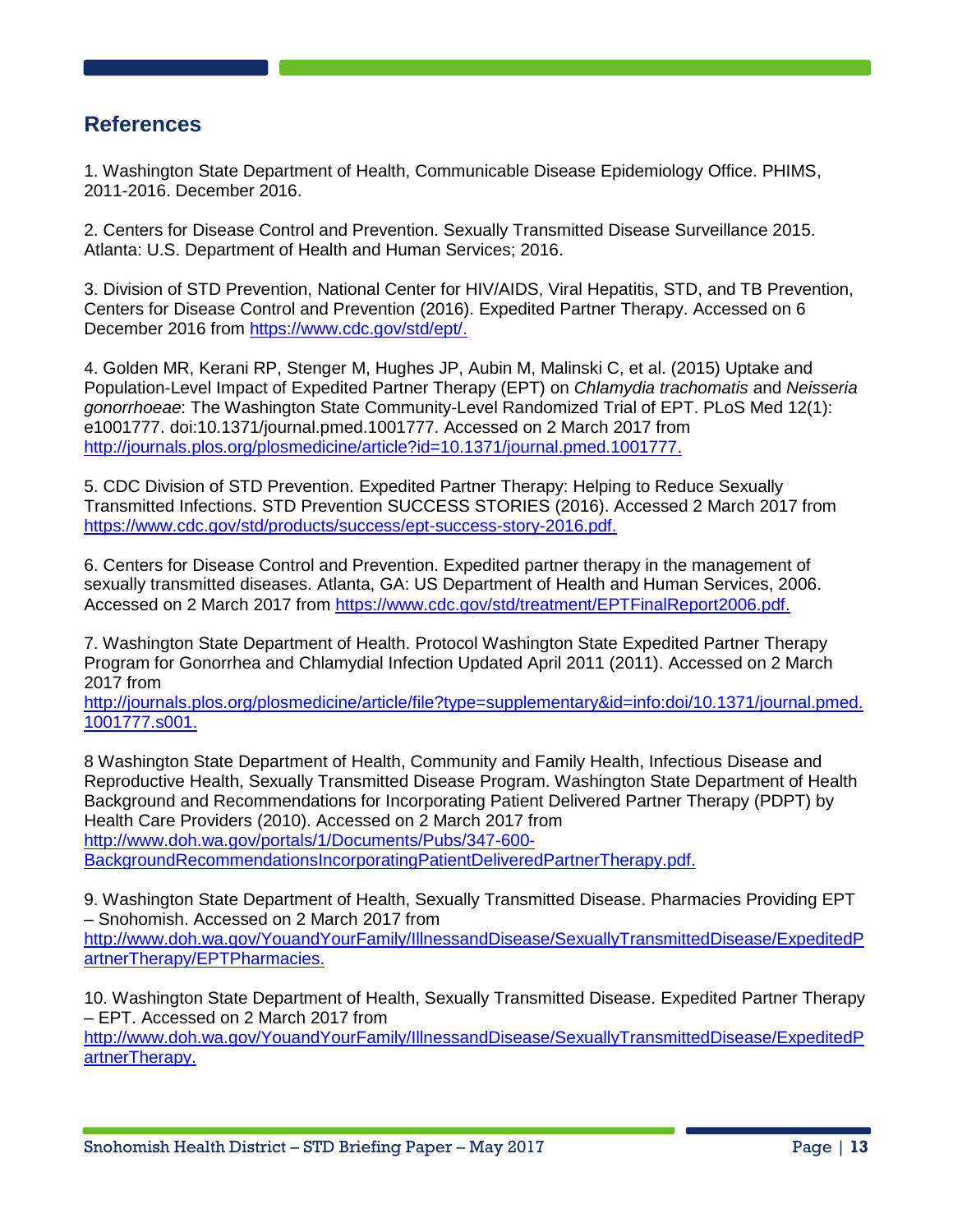11. Washington State Board of Pharmacy. No. 972 Treating Partners of Patients with Sexually Transmitted Diseases. Washington State Board of Pharmacy Newsletter, July 2008. Accessed on 2 March 2017 from [http://www.doh.wa.gov/portals/1/Documents/Pubs/347-601-](http://www.doh.wa.gov/portals/1/Documents/Pubs/347-601-NationalPharmacyComplianceNews2008.pdf) [NationalPharmacyComplianceNews2008.pdf.](http://www.doh.wa.gov/portals/1/Documents/Pubs/347-601-NationalPharmacyComplianceNews2008.pdf)

12. Washington State Board of Pharmacy. Treating Partners of Patients with Sexually Transmitted Diseases. Washington State Board of Pharmacy Meetings Minutes, March 6, 2008, p5. Accessed on 2 March 2017 from [http://www.doh.wa.gov/portals/1/Documents/Pubs/347-599-](http://www.doh.wa.gov/portals/1/Documents/Pubs/347-599-NationalBoardPharmacyMinutes2008.pdf) [NationalBoardPharmacyMinutes2008.pdf.](http://www.doh.wa.gov/portals/1/Documents/Pubs/347-599-NationalBoardPharmacyMinutes2008.pdf)

13. Andrew J. Demetriou, Chair Health Law Section American Bar Association. American Bar Association Health Law Section Report To The House Of Delegates Recommendation - August 2008. Accessed on 2 March 2017 from [http://www.americanbar.org/content/dam/aba/migrated/health/04\\_government\\_sub/media/116A\\_EPT\\_F](http://www.americanbar.org/content/dam/aba/migrated/health/04_government_sub/media/116A_EPT_Final.authcheckdam.pdf) [inal.authcheckdam.pdf.](http://www.americanbar.org/content/dam/aba/migrated/health/04_government_sub/media/116A_EPT_Final.authcheckdam.pdf)

14. Medical Quality Association Commission. 2.1 Proposed revisions to Policy MD2003-04 Treating Partners of Patients with Sexually Transmitted Chlamydia and Gonorrhea. Washington State Medical Quality Assurance Commission Business Meeting Minutes January 12, 2007. Accessed on 2 March 2017 from [http://www.doh.wa.gov/portals/1/Documents/Pubs/347-603-](http://www.doh.wa.gov/portals/1/Documents/Pubs/347-603-MedicalQualityAssuranceCommissionMinutes.pdf) [MedicalQualityAssuranceCommissionMinutes.pdf.](http://www.doh.wa.gov/portals/1/Documents/Pubs/347-603-MedicalQualityAssuranceCommissionMinutes.pdf)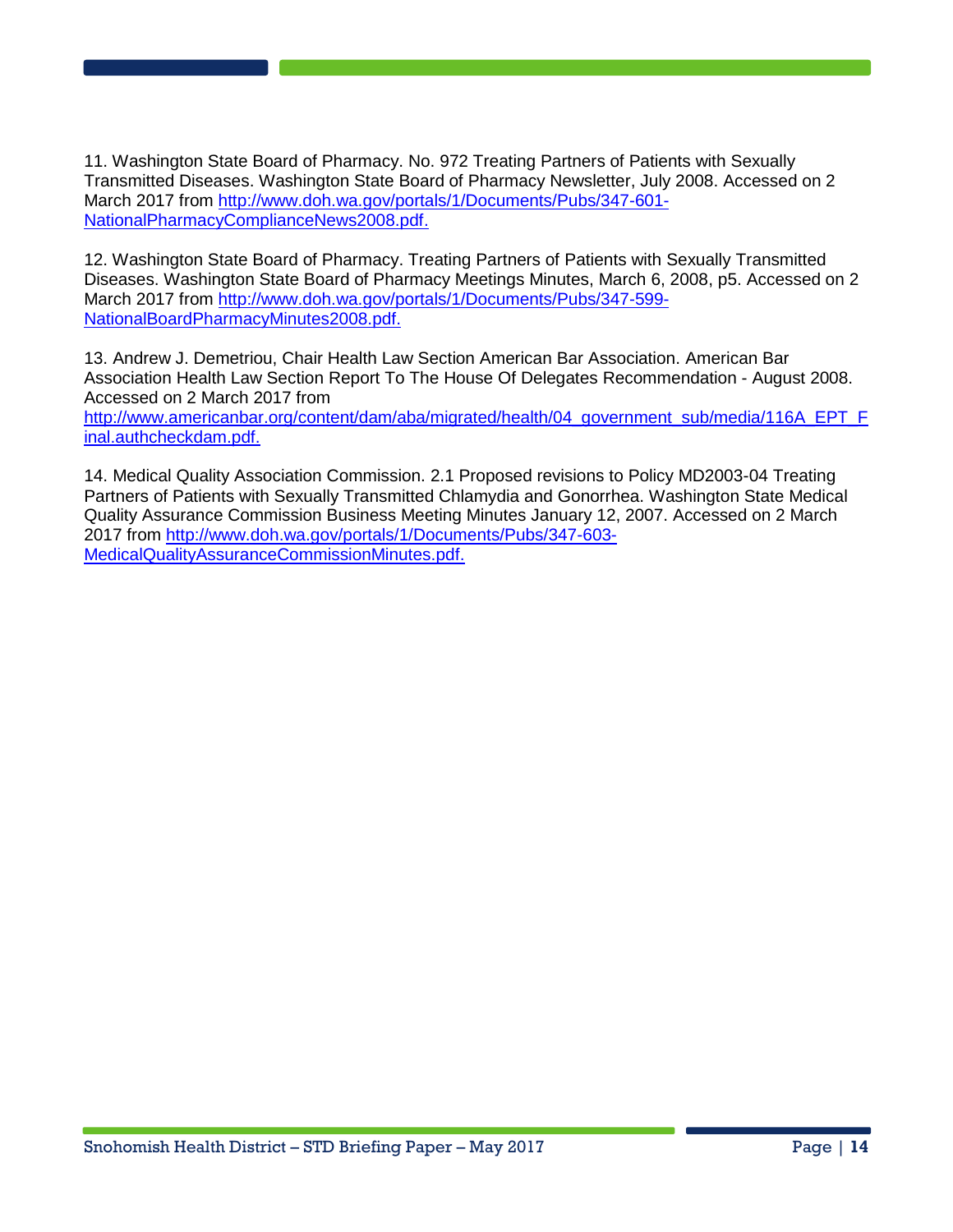## <span id="page-14-0"></span>**Appendix**

## <span id="page-14-1"></span>**1. Sexually Transmitted Diseases Trends, Snohomish County, 2011-2016**





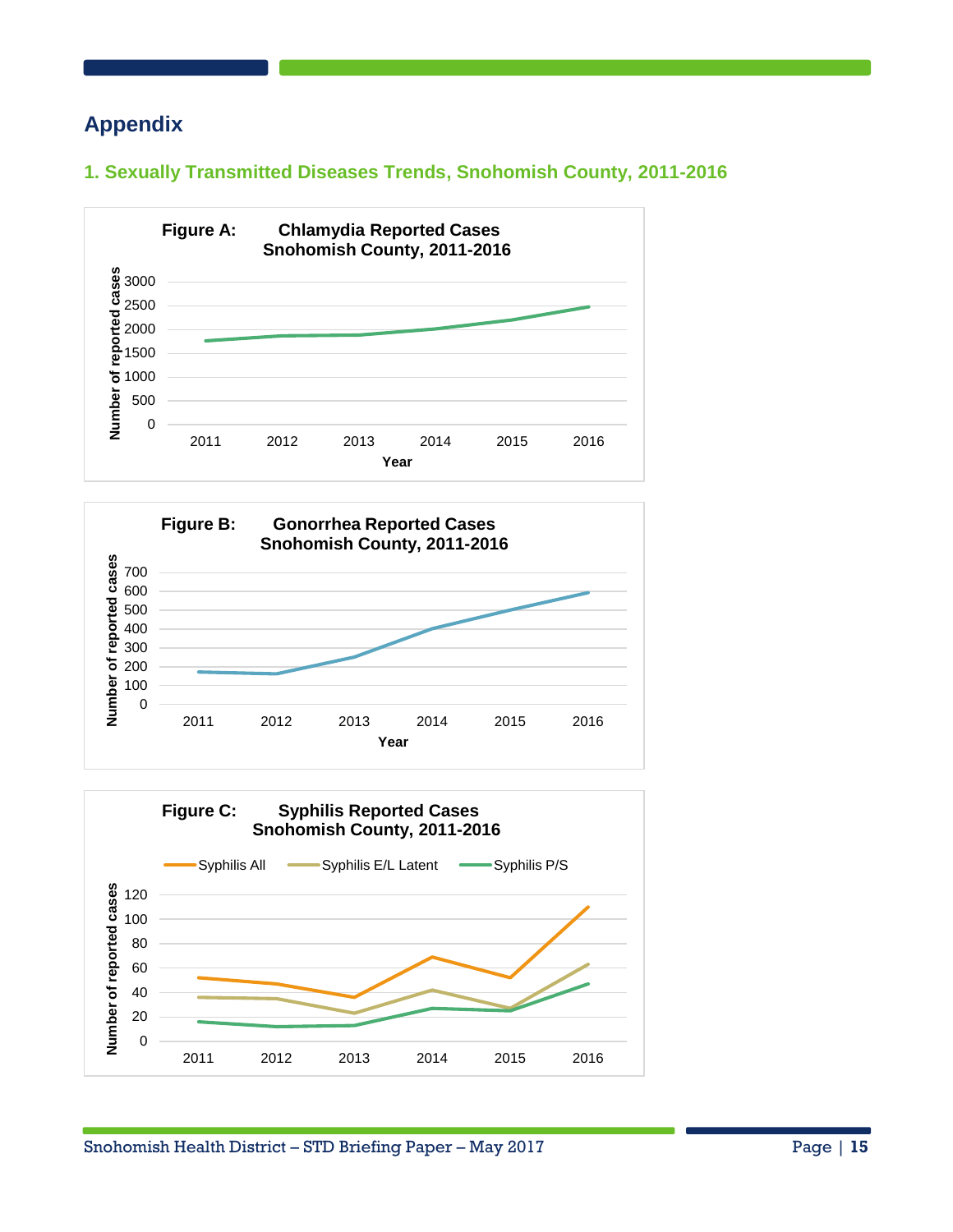## <span id="page-15-0"></span>**2. Sexually Transmitted Diseases in Snohomish County Cities by Year, 2011-2016**



**Figure D. Chlamydia Reported Cases, Snohomish County Cities, 2011-2016**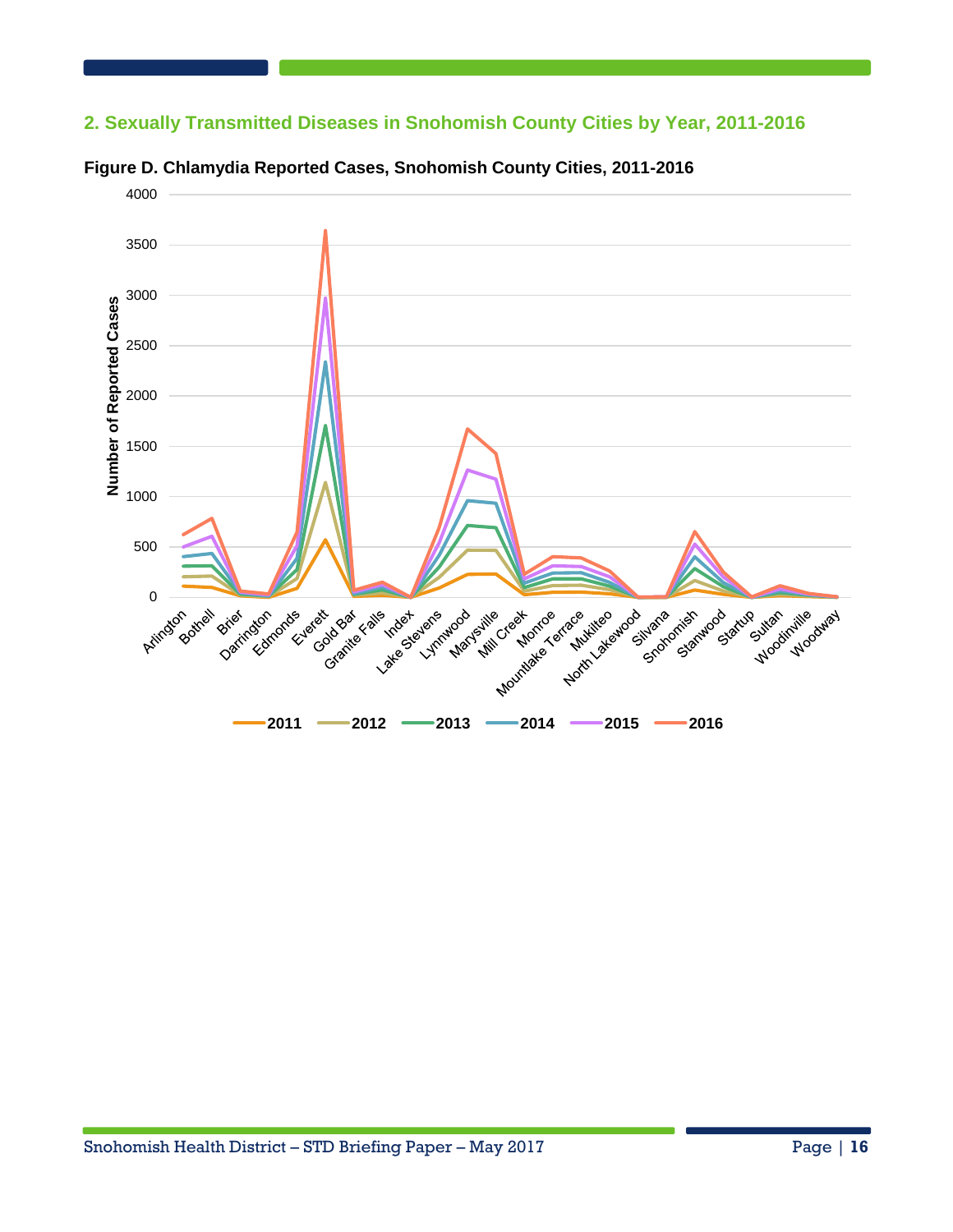

**Figure E. Gonorrhea Reported Cases, Snohomish County Cities, 2011-2016**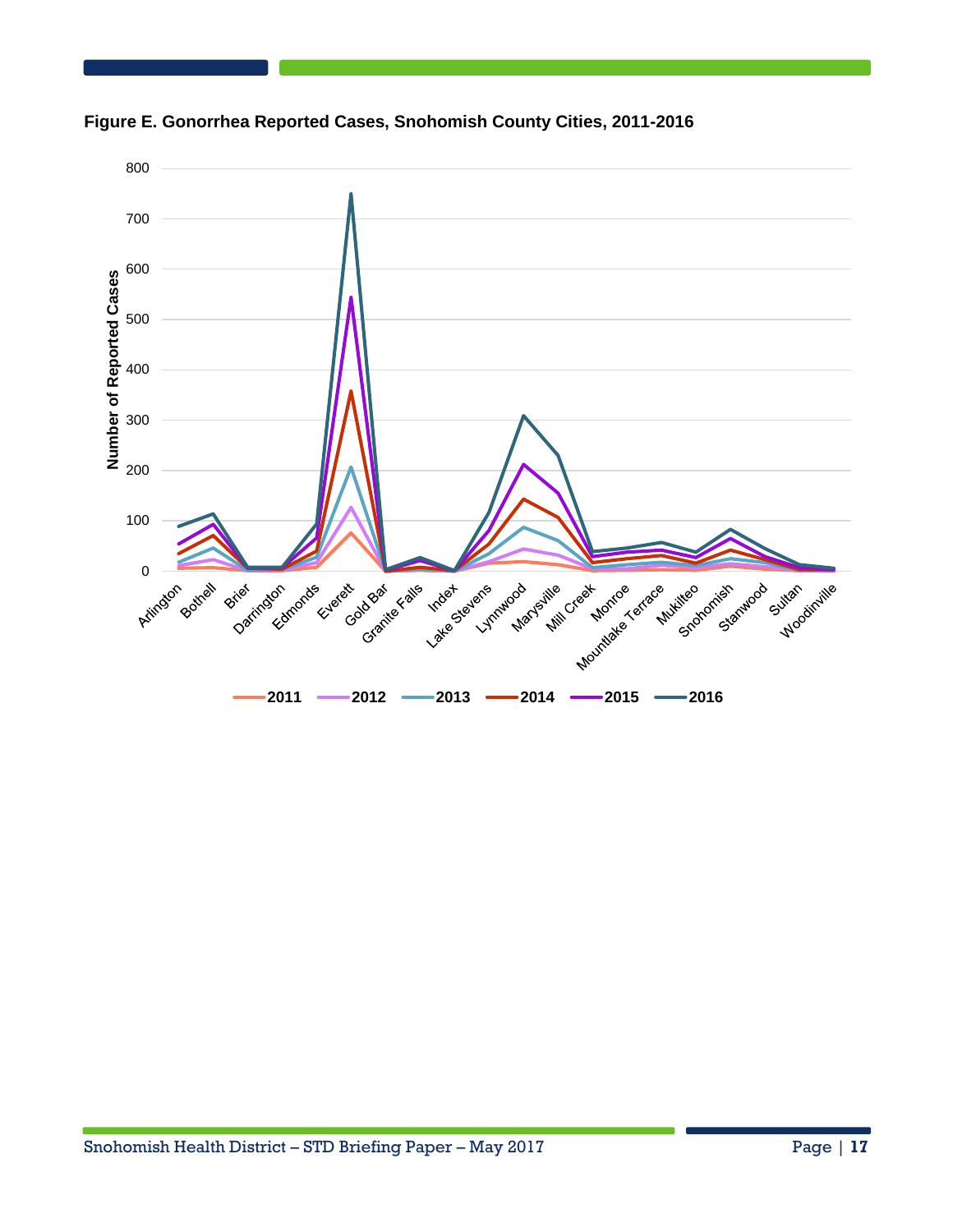

**Figure F. Syphilis Reported Cases, Snohomish County Cities, 2011-2016**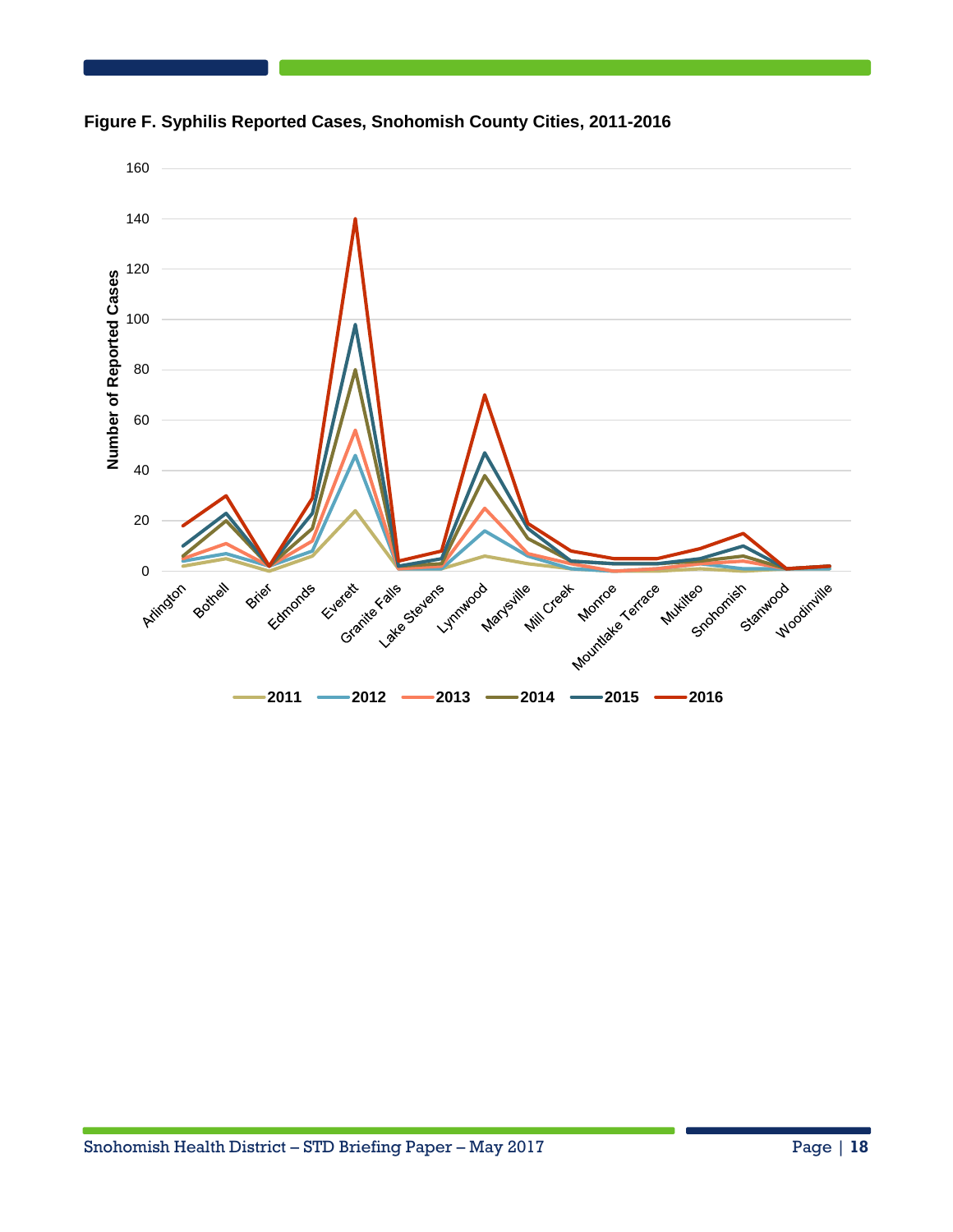## **Table A: Chlamydia Reported Cases by Year, Snohomish County Cities, 2011-2016**

|                             | <b>Chlamydia Count by Year</b> |      |                |      |                |                |                    |
|-----------------------------|--------------------------------|------|----------------|------|----------------|----------------|--------------------|
| <b>Cities</b>               | 2011                           | 2012 | 2013           | 2014 | 2015           | 2016           | <b>Grand Total</b> |
| Arlington <sup>5</sup>      | 111                            | 94   | 105            | 94   | 97             | 123            | 624                |
| <b>Bothell</b> <sup>6</sup> | 98                             | 113  | 102            | 122  | 171            | 178            | 784                |
| <b>Brier</b>                | 15                             | 7    | 10             | 12   | 9              | 11             | 64                 |
| Darrington <sup>5</sup>     | $5$                            | 6    | 6              | $5$  | 10             | 9              | 33                 |
| Edmonds                     | 90                             | 97   | 89             | 112  | 126            | 136            | 650                |
| Everett                     | 571                            | 570  | 565            | 633  | 634            | 671            | 3644               |
| <b>Gold Bar</b>             | 9                              | 12   | 8              | 9    | 16             | 16             | 70                 |
| <b>Granite Falls</b>        | 21                             | 21   | 33             | 27   | 25             | 23             | 150                |
| Index                       | --                             | --   | --             | $5$  | $\overline{a}$ | --             | $5$                |
| <b>Lake Stevens</b>         | 93                             | 105  | 103            | 116  | 124            | 150            | 691                |
| Lynnwood                    | 229                            | 240  | 245            | 247  | 303            | 408            | 1672               |
| Marysville <sup>5</sup>     | 232                            | 235  | 225            | 242  | 239            | 255            | 1428               |
| <b>Mill Creek</b>           | 26                             | 36   | 35             | 44   | 42             | 47             | 230                |
| Monroe                      | 50                             | 67   | 67             | 58   | 72             | 91             | 405                |
| <b>Mountlake Terrace</b>    | 52                             | 68   | 63             | 62   | 62             | 84             | 391                |
| <b>Mukilteo</b>             | 35                             | 42   | 34             | 38   | 55             | 58             | 262                |
| North Lakewood              | $<$ 5                          | --   | $\overline{a}$ | $-$  | $5$            | $-$            | $<$ 5              |
| Silvana                     | --                             | $-$  | $5$            | $5$  | $5$            | $\overline{a}$ | 6                  |
| Snohomish                   | 72                             | 95   | 119            | 116  | 126            | 125            | 653                |
| Stanwood <sup>5</sup>       | 29                             | 35   | 41             | 42   | 55             | 49             | 251                |
| <b>Startup</b>              | --                             | --   | $5$            | --   | $5$            | $5$            | $<$ 5              |
| Sultan                      | 17                             | 13   | 17             | 18   | 18             | 32             | 115                |
| Woodinville <sup>6</sup>    | $\overline{7}$                 | 7    | 6              | 6    | 5              | 8              | 39                 |
| Woodway                     | $-$                            | $5$  | $-$            | $5$  | $5$            | $\overline{a}$ | 5                  |

<sup>5</sup> Include Indian tribes. <sup>6</sup> Snohomish County only. <5: Number of reported cases were less than 5. --: No reported cases.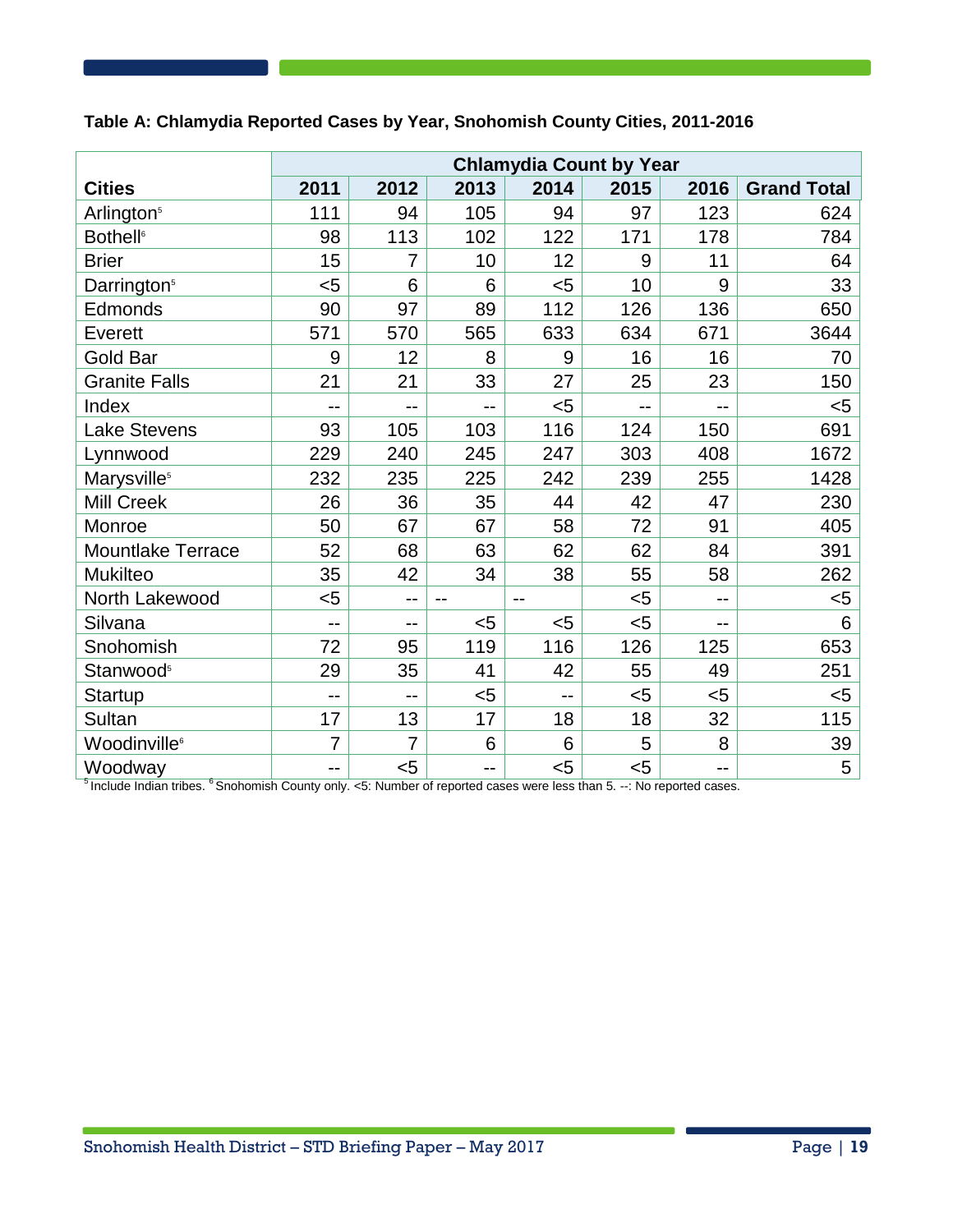#### **Table B: Gonorrhea Reported Cases by Year, Snohomish County Cities, 2011-2016**

|                             | <b>Gonorrhea Count by Year</b> |       |       |       |      |      |                    |
|-----------------------------|--------------------------------|-------|-------|-------|------|------|--------------------|
| <b>Cities</b>               | 2011                           | 2012  | 2013  | 2014  | 2015 | 2016 | <b>Grand Total</b> |
| Arlington <sup>5</sup>      | 6                              | 5     | 7     | 17    | 19   | 35   | 89                 |
| <b>Bothell</b> <sup>6</sup> | 7                              | 16    | 23    | 25    | 22   | 21   | 114                |
| <b>Brier</b>                | $5$                            |       | $<$ 5 | $5$   | $5$  | $5$  | 8                  |
| Darrington <sup>5</sup>     | $5$                            | $5$   | $<$ 5 | $5$   | $5$  | $5$  | 8                  |
| Edmonds                     | 8                              | 9     | 11    | 12    | 26   | 28   | 94                 |
| Everett                     | 76                             | 51    | 80    | 151   | 186  | 206  | 750                |
| <b>Gold Bar</b>             | $-$                            | $- -$ | --    | $-$   | $5$  | $5$  | $5$                |
| <b>Granite Falls</b>        | $<$ 5                          | $5$   | $<$ 5 | $<$ 5 | 13   | 6    | 27                 |
| Index                       | --                             | $-$   | --    | $5$   | $-$  | --   | $5$                |
| <b>Lake Stevens</b>         | 16                             | $5$   | 16    | 19    | 27   | 36   | 117                |
| Lynnwood                    | 19                             | 25    | 43    | 56    | 69   | 97   | 309                |
| Marysville <sup>5</sup>     | 13                             | 19    | 29    | 46    | 48   | 75   | 230                |
| <b>Mill Creek</b>           | $5$                            | $5$   | $<$ 5 | 10    | 12   | 10   | 39                 |
| Monroe                      | $5$                            | 3     | 8     | 12    | 13   | 8    | 46                 |
| <b>Mountlake Terrace</b>    | $5$                            | 9     | 6     | 13    | 11   | 15   | 57                 |
| <b>Mukilteo</b>             | $5$                            | 5     | $5$   | 5     | 11   | 11   | 38                 |
| Snohomish                   | 10                             | 5     | 10    | 17    | 23   | 18   | 83                 |
| Stanwood <sup>5</sup>       | $5$                            | 5     | 8     | 6     | 6    | 16   | 45                 |
| Sultan                      | $5$                            | --    | $<$ 5 | $<$ 5 | $5$  | 6    | 13                 |
| Woodinville <sup>6</sup>    | $-$                            | $5$   | --    | $<$ 5 | --   | $5$  | 6                  |

<sup>5</sup> Include Indian tribes. <sup>6</sup> Snohomish County only. <5: Number of reported cases were less than 5. --: No reported cases.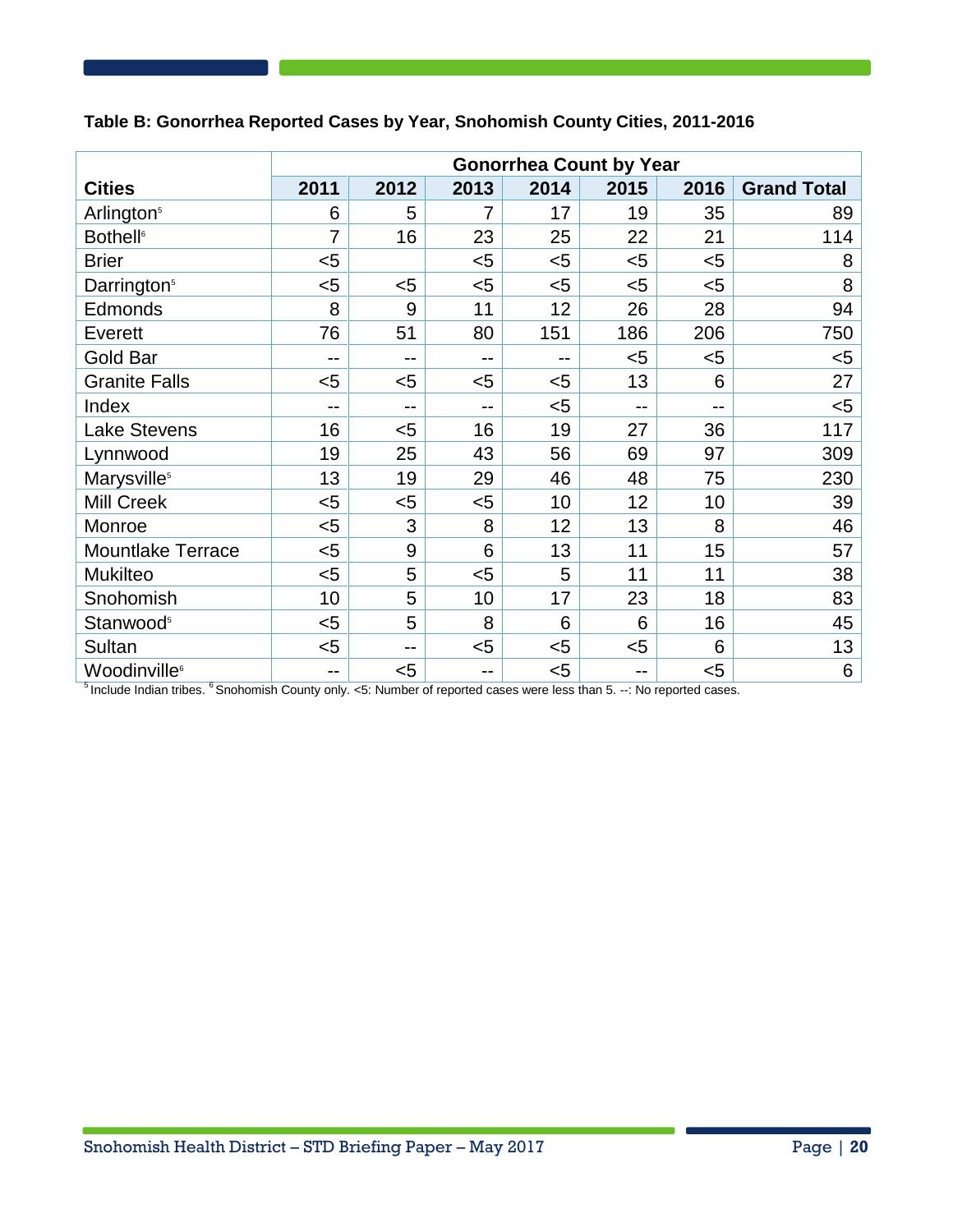|                             | <b>Syphilis Count by Year</b> |       |       |                          |      |       |                    |
|-----------------------------|-------------------------------|-------|-------|--------------------------|------|-------|--------------------|
| <b>Cities</b>               | 2011                          | 2012  | 2013  | 2014                     | 2015 | 2016  | <b>Grand Total</b> |
| Arlington <sup>5</sup>      | <5                            | $5$   | $<$ 5 | $<$ 5                    | $5$  | 8     | 18                 |
| <b>Bothell</b> <sup>6</sup> | 5                             | $5$   | $<$ 5 | 9                        | $5$  | 7     | 30                 |
| <b>Brier</b>                | --                            | $5$   | --    | $\overline{\phantom{m}}$ | --   | $- -$ | $5$                |
| <b>Edmonds</b>              | 6                             | $5$   | $<$ 5 | 5                        | 6    | 6     | 29                 |
| Everett                     | 24                            | 22    | 10    | 24                       | 18   | 42    | 140                |
| <b>Granite Falls</b>        | $<$ 5                         | --    | --    | $5$                      | --   | $<$ 5 | $5$                |
| <b>Lake Stevens</b>         | $<$ 5                         | --    | $<$ 5 | $5$                      | $5$  | 3     | 8                  |
| Lynnwood                    | 6                             | 10    | 9     | 13                       | 9    | 23    | 70                 |
| Marysville <sup>5</sup>     | $5$                           | $5$   | $<$ 5 | 6                        | $5$  | $<$ 5 | 19                 |
| <b>Mill Creek</b>           | $5$                           | $- -$ | $5$   | $5$                      | --   | $5$   | 8                  |
| Monroe                      | --                            | $- -$ | --    | $5$                      | --   | $<$ 5 | 5                  |
| Mountlake Terrace           | --                            | $5$   | --    | $5$                      | --   | $<$ 5 | 5                  |
| <b>Mukilteo</b>             | $<$ 5                         | $5$   | --    | $5$                      | $5$  | $<$ 5 | 9                  |
| Snohomish                   | --                            | $5$   | $<$ 5 | $5$                      | $5$  | 5     | 15                 |
| Stanwood <sup>5</sup>       | $<$ 5                         | $- -$ | --    | $- -$                    | --   | --    | $5$                |
| Woodinville <sup>6</sup>    | <5                            | --    | $<$ 5 | $- -$                    | --   | --    | $5$                |

## **Table C: Syphilis Reported Cases by Year, Snohomish County Cities, 2011-2016**

<sup>5</sup> Include Indian tribes. <sup>6</sup> Snohomish County only. <5: Number of reported cases were less than 5. --: No reported cases.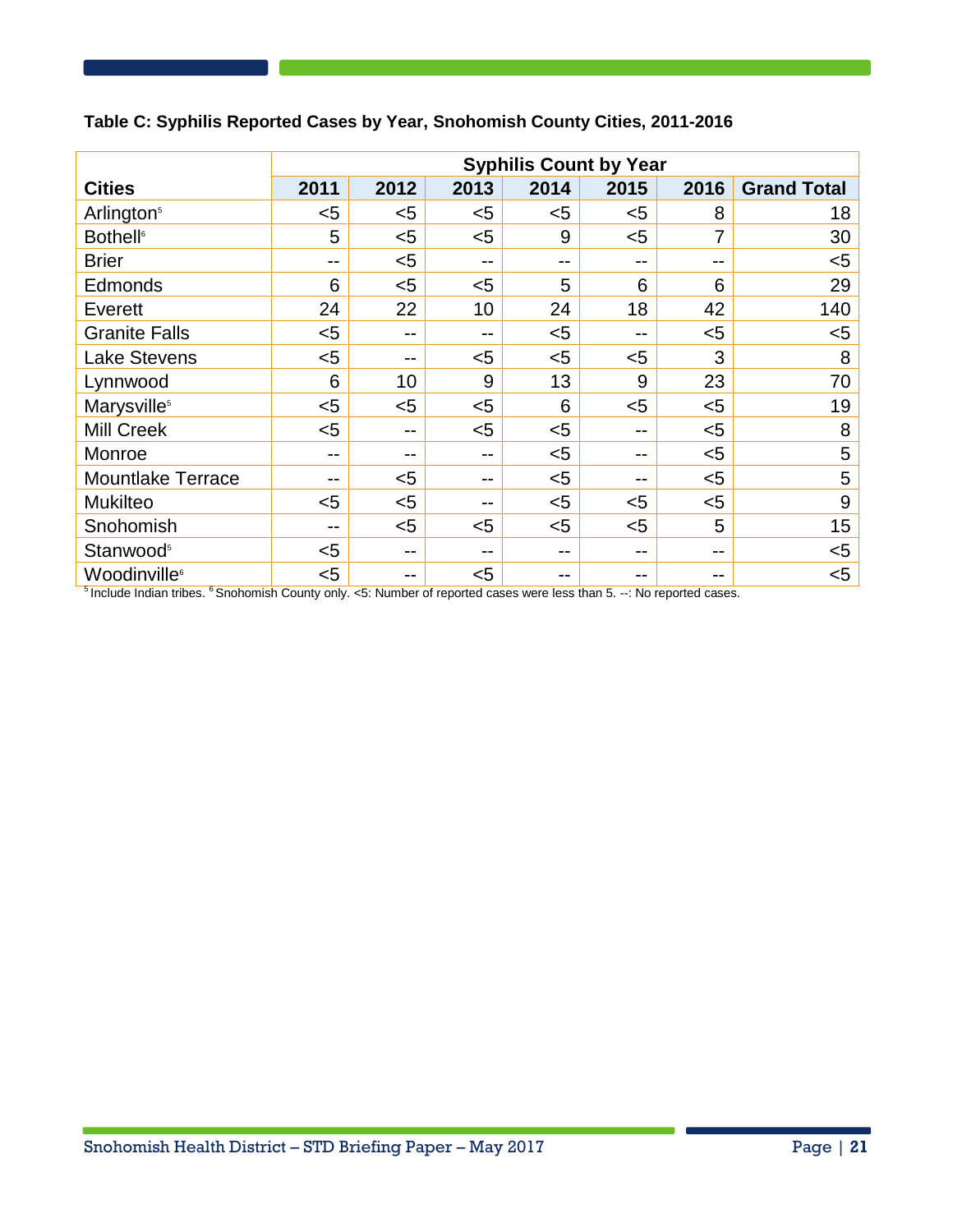#### <span id="page-21-0"></span>**3. List of EPT Participating Pharmacies in Snohomish County**

#### **Rite Aid**

Lynnwood - #5194 7500 A 196th St SW 425-774-6669 Fax: 425-774-6371

#### **Rite Aid**

Everett - #5230 4920 A Evergreen Way 425-252-4109 Fax: 425-258-9445

#### **Rite Aid**

Mill Creek - #5181 16222 Bothell-Everett Hwy 425-741-8649 Fax: 425-741-3741

#### **Rite Aid**

Snohomish - #5249 205 Pine St 360-563-0223 Fax: 360-563-0418

#### **Rite Aid**

Arlington - #5235 17226 Smokey Point Blvd 360-657-4410 Fax: 360-657-4109

#### **Rite Aid**

Everett - #5231 10103 Evergreen Way 425-347-2180 Fax: 425-353-9037

## **Rite Aid**

Lake Stevens - #5232 303 91st Ave NE #D-401 425-335-4513 Fax: 425-334-7814

#### **Rite Aid**

Stanwood - #5250 26817 88th Dr NW 360-629-9519 Fax: 360-629-4981

#### **Rite Aid**

Edmonds - #5183 22515 Highway 99 425-670-2667 Fax: 425-774-1998

#### **Rite Aid**

Marysville - #5243 251 Marysville Mall 360-659-0492 Fax: 360-658-0588 **Rite Aid** Monroe - #5244 18906 State Route 2 360-794-0943 Fax: 360-794-4924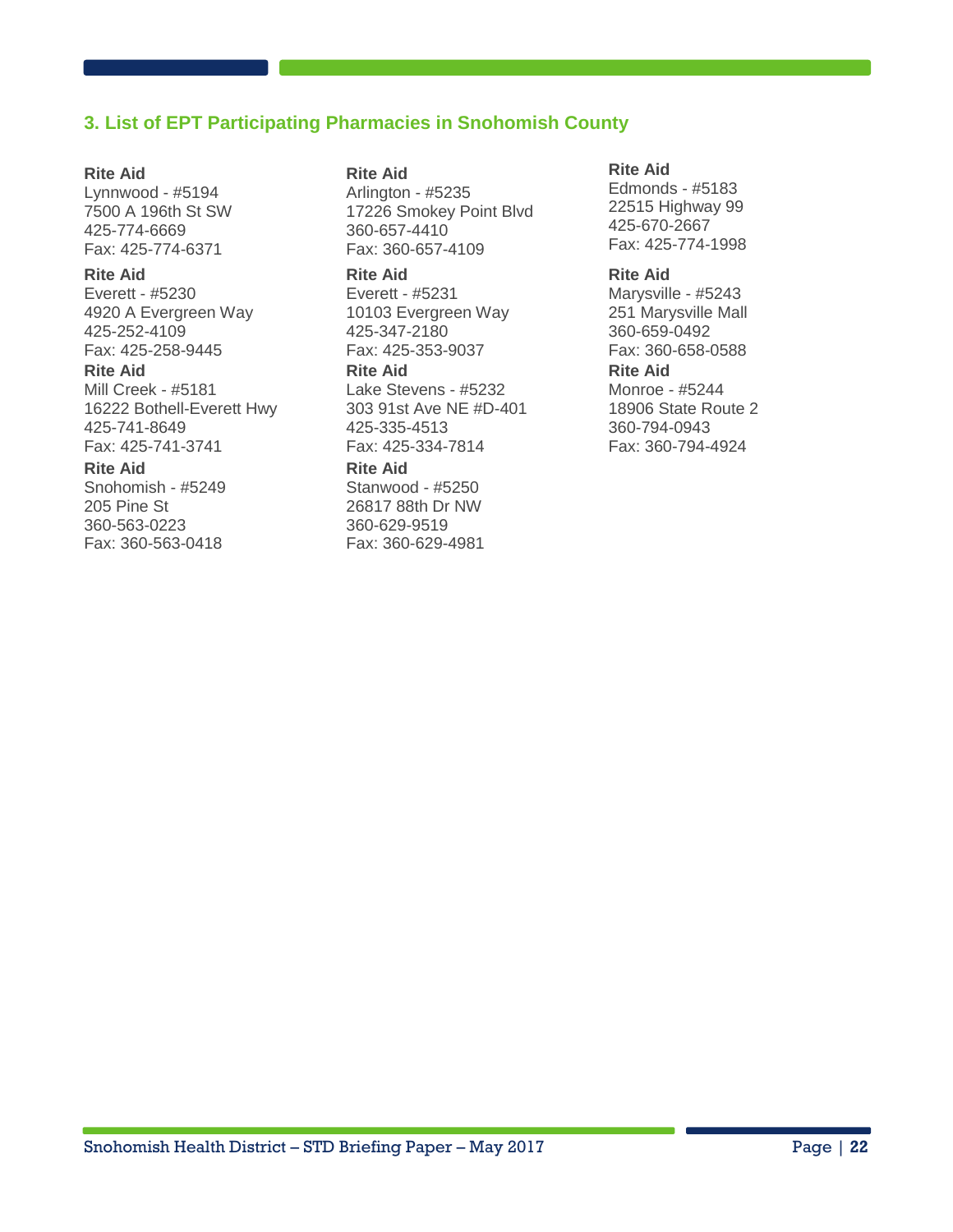## <span id="page-22-0"></span>**4. Directory of Sexually Transmitted Diseases (STD) Diagnostic and Treatment Facilities in Snohomish County as of January 2016**

| <b>FACILITIES</b>                                                                                                                                                 | <b>CLINIC HOURS</b>                                                                                                      |
|-------------------------------------------------------------------------------------------------------------------------------------------------------------------|--------------------------------------------------------------------------------------------------------------------------|
| Snohomish Health District - North<br><b>Rucker Building</b><br>3020 Rucker Avenue, Suite 208<br>Everett, WA 98201<br>Phone: 425-339-5298<br>http://www.snohd.org/ | No public STD clinic. Call for alternate sources.                                                                        |
| Planned Parenthood of Western Washington<br>1509 32nd Street<br>Everett, WA 98201<br>Toll Free: 1-800-769-0045                                                    | Clinic hours vary. Call for additional information.                                                                      |
| Planned Parenthood of Western Washington<br>19505 76th Avenue West, Suite 200<br>Lynnwood, WA 98036<br>Toll Free: 1-800-769-0045                                  | Clinic hours vary. Call for additional information.                                                                      |
| Planned Parenthood of Western Washington<br>10210 State Avenue<br>Marysville, WA 98270<br>Toll Free: 1-800-769-0045                                               | Clinic hours vary. Call for additional information.                                                                      |
| Community Health Center - Arlington Clinic<br>326 S Stillaguamish Avenue<br>Arlington, WA 98223<br>Phone: 360-572-5400                                            | 8:00 a.m. - 5:30 p.m. Monday - Wednesday.<br>9:00 a.m. - 5:30 p.m. Thursday.<br>8:00 a.m. - 5:30 p.m. Friday.            |
| <b>Community Health Center - Edmonds Clinic</b><br>23320 Highway 99<br>Edmonds, WA 98026<br>Phone: 425-640-5500                                                   | 8:00 a.m. - 7:00 p.m. Monday - Wednesday.<br>9:00 a.m. - 7:00 p.m. Thursday.<br>8:00 a.m. - 5:30 p.m. Friday & Saturday. |
| Community Health Center - Everett-North Clinic<br>1424 Broadway<br>Everett, WA 98201<br>Phone: 425-789-2000                                                       | 8:00 a.m. - 7:00 p.m. Monday - Wednesday<br>9:00 a.m. - 7:00 p.m. Thursday.<br>8:00 a.m. - 5:30 p.m. Friday & Saturday.  |
| <b>Community Health Center - Everett-South Clinic</b><br>1019 112th Street SW<br>Everett, WA 98204<br>Phone: 425-551-6200                                         | 8:00 a.m. - 7:00 p.m. Monday - Wednesday.<br>9:00 a.m. - 7:00 p.m. Thursday.<br>8:00 a.m. - 5:30 p.m. Friday & Saturday. |
| Community Health Center - Lynnwood Clinic<br>4111 194th Street SW<br>Lynnwood, WA 98036<br>Phone: 425-835-5200                                                    | 9:00 a.m. - 6:00 p.m. Sunday.<br>8:00 a.m. - 7:00 p.m. Monday - Friday.                                                  |
| Immediate Clinic - Everett Urgent Care<br>607 SE Everett Mall Way, Suite 2<br>Everett, WA 98208<br>Phone: 425-265-7000                                            |                                                                                                                          |